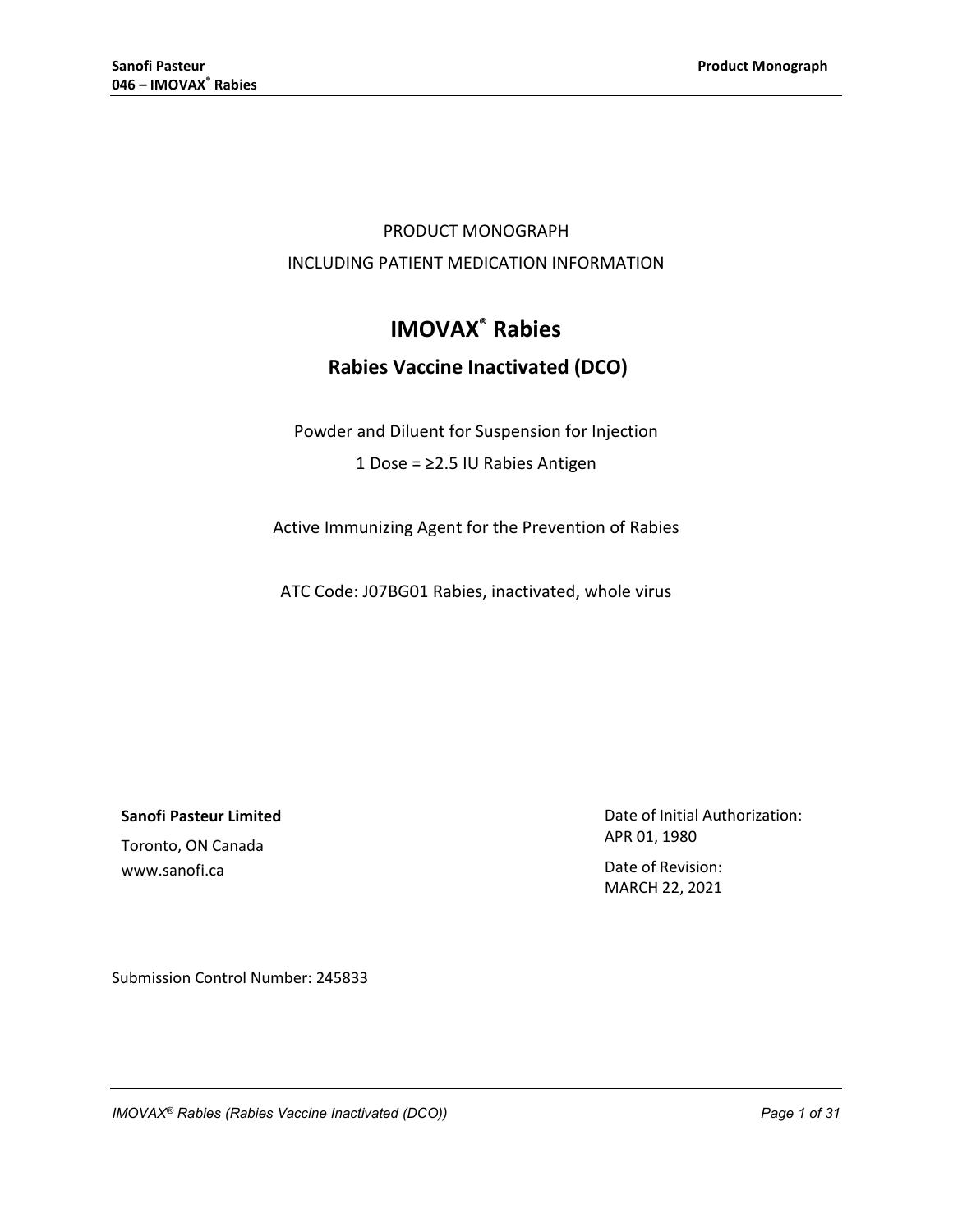## <span id="page-1-0"></span>**TABLE OF CONTENTS**

|                |                                                        | Sections or subsections that are not applicable at the time of authorization are not listed. |  |  |
|----------------|--------------------------------------------------------|----------------------------------------------------------------------------------------------|--|--|
|                |                                                        |                                                                                              |  |  |
| $\mathbf{1}$   |                                                        |                                                                                              |  |  |
|                | 1.1                                                    |                                                                                              |  |  |
|                | 1.2                                                    |                                                                                              |  |  |
| $\overline{2}$ |                                                        |                                                                                              |  |  |
| 4              |                                                        |                                                                                              |  |  |
|                | 4.1                                                    |                                                                                              |  |  |
|                | 4.2                                                    |                                                                                              |  |  |
|                | 4.3                                                    |                                                                                              |  |  |
|                | 4.4                                                    |                                                                                              |  |  |
|                | 4.5                                                    |                                                                                              |  |  |
| 5              |                                                        |                                                                                              |  |  |
| 6              | DOSAGE FORMS, STRENGTHS, COMPOSITION AND PACKAGING  12 |                                                                                              |  |  |
| 7              |                                                        |                                                                                              |  |  |
|                | 7.1                                                    |                                                                                              |  |  |
| 8              |                                                        |                                                                                              |  |  |
|                | 8.1                                                    |                                                                                              |  |  |
|                | 8.2                                                    |                                                                                              |  |  |
|                | 8.5                                                    |                                                                                              |  |  |
| 9              |                                                        |                                                                                              |  |  |
|                | 9.2                                                    |                                                                                              |  |  |
|                | 9.7                                                    |                                                                                              |  |  |
| 10             |                                                        |                                                                                              |  |  |
|                | 10.1                                                   |                                                                                              |  |  |
|                | 10.2                                                   |                                                                                              |  |  |
|                | 10.3                                                   |                                                                                              |  |  |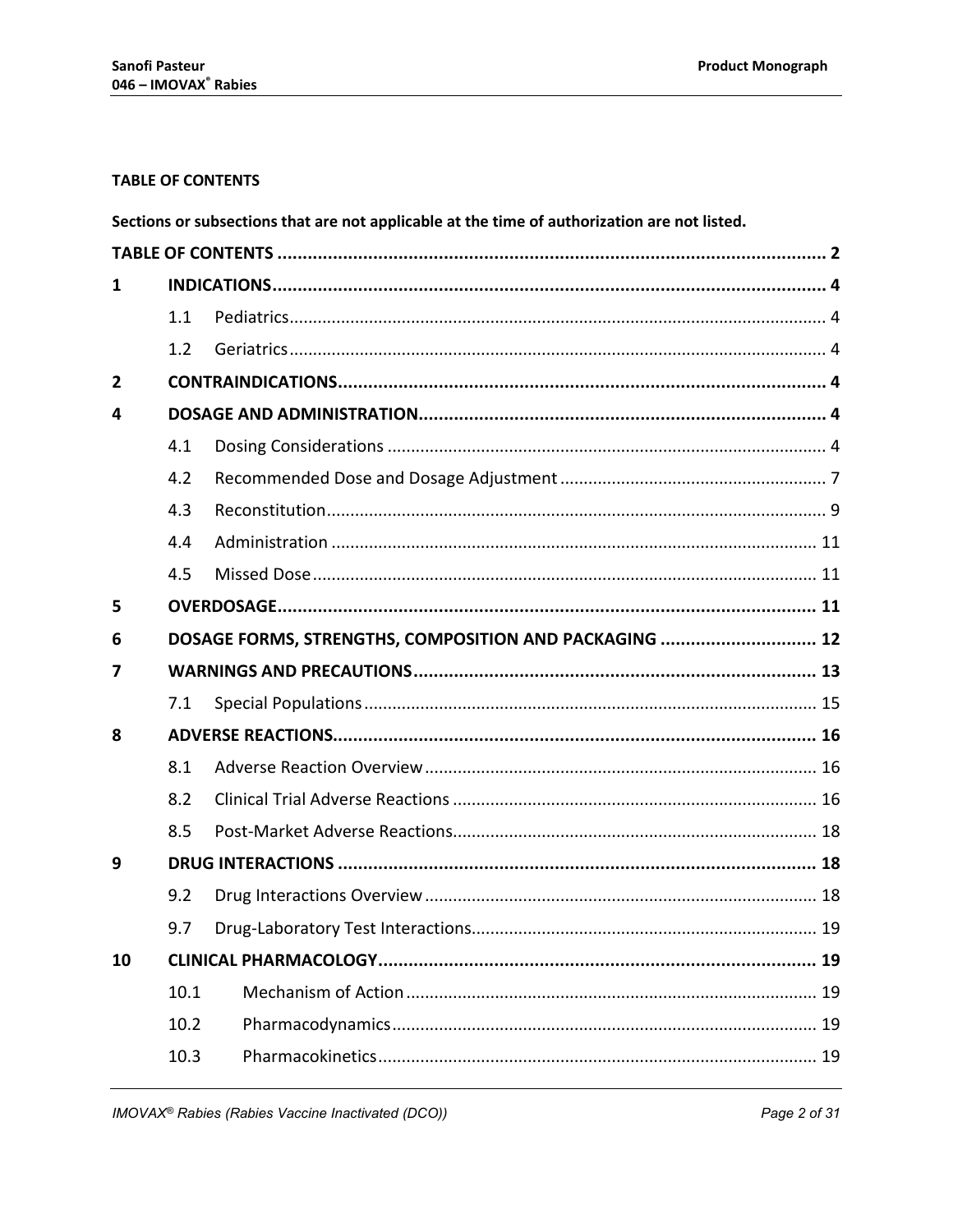| 11 |      |  |  |  |
|----|------|--|--|--|
| 12 |      |  |  |  |
| 13 |      |  |  |  |
| 14 |      |  |  |  |
|    |      |  |  |  |
|    | 14.2 |  |  |  |
| 15 |      |  |  |  |
| 16 |      |  |  |  |
|    |      |  |  |  |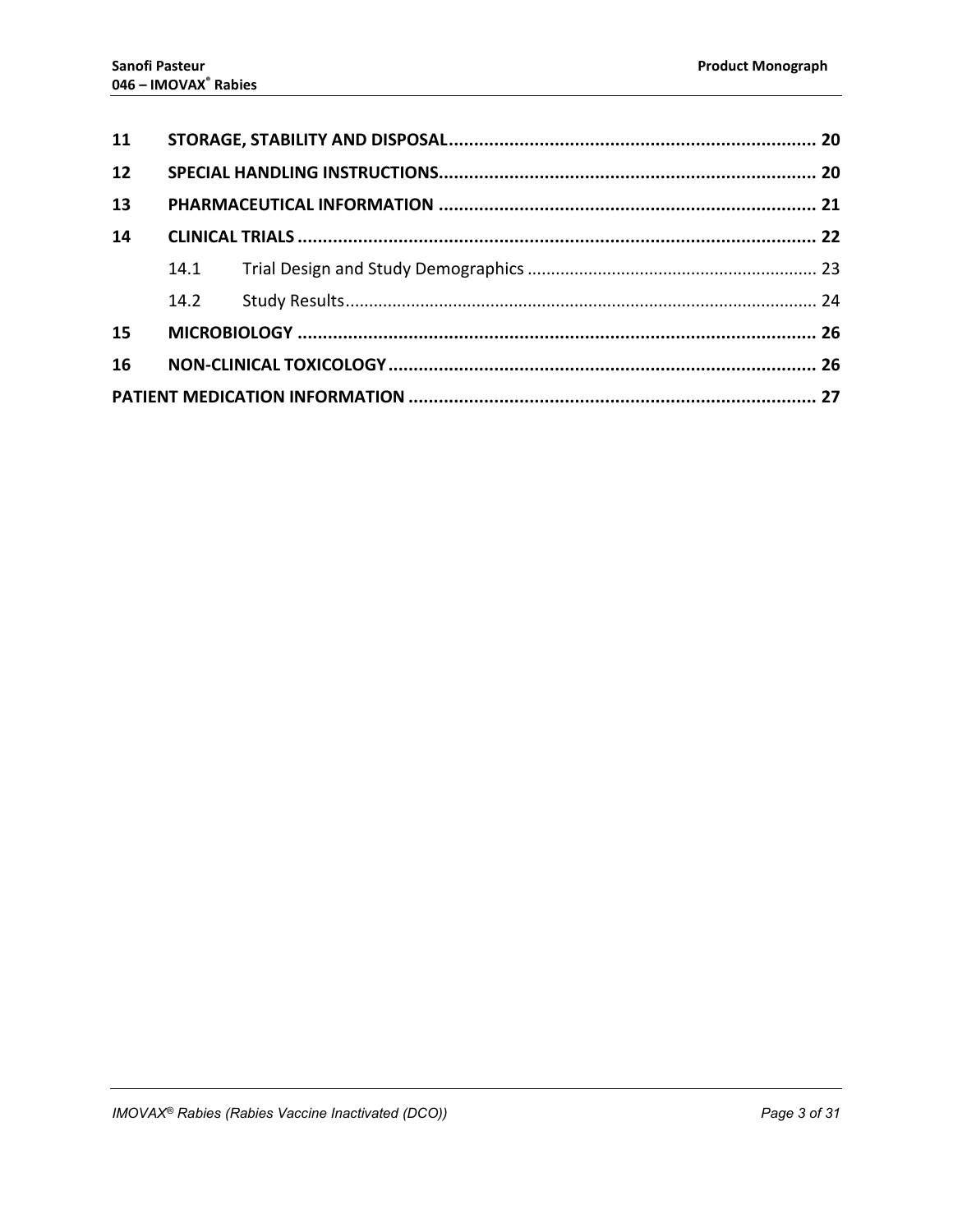## **PART I: HEALTH PROFESSIONAL INFORMATION**

## <span id="page-3-0"></span>**1 INDICATIONS**

IMOVAX® Rabies is indicated for the active immunization of individuals of all age groups to prevent disease caused by the rabies virus. It is indicated for both pre-exposure prophylaxis and post-exposure prophylaxis.

IMOVAX® Rabies should be used in accordance with official recommendations.

## <span id="page-3-1"></span>**1.1 Pediatrics**

Pediatrics (<18 years of age): Safety and effectiveness in children have been established. The indications for infants and children are the same as for adults.

## <span id="page-3-2"></span>**1.2 Geriatrics**

Geriatrics (≥65 years of age): Evidence from experience suggests that rabies vaccine is efficacious in the geriatric population.

## <span id="page-3-3"></span>**2 CONTRAINDICATIONS**

- There are no definite contraindications to the use of IMOVAX® Rabies in the post-exposure situation; however, care should be taken if the vaccine is to be administered to persons who are hypersensitive to rabies vaccine or to any ingredient in the formulation or component of the container. For a complete listing, see DOSAGE [FORMS, STRENGTHS,](#page-11-0) COMPOSITION AND [PACKAGING](#page-11-0). Local public health should be consulted if questions arise about the need for post-exposure treatment and expert opinion should be sought in the management of these individuals.
- Pre-exposure prophylaxis should not be administered to persons who are hypersensitive to this vaccine or to any ingredient in the formulation or component of the container. For a complete listing, see DOSAGE FORMS, STRENGTHS, [COMPOSITION AND PACKAGING](#page-11-0). Persons who are at high-risk of contracting rabies disease and who have a hypersensitivity to the vaccine or one of its components may be referred for an evaluation by an allergist.

## <span id="page-3-4"></span>**4 DOSAGE AND ADMINISTRATION**

## <span id="page-3-5"></span>**4.1 Dosing Considerations**

## **Pre-Exposure Immunization (Primary Immunization)**

• Pre-exposure rabies immunization is an elective procedure and should be offered to persons potentially exposed to rabid animals, e.g., certain laboratory workers, veterinarians, animal handlers, spelunkers, and hunters and trappers in high-risk areas such as the Far North.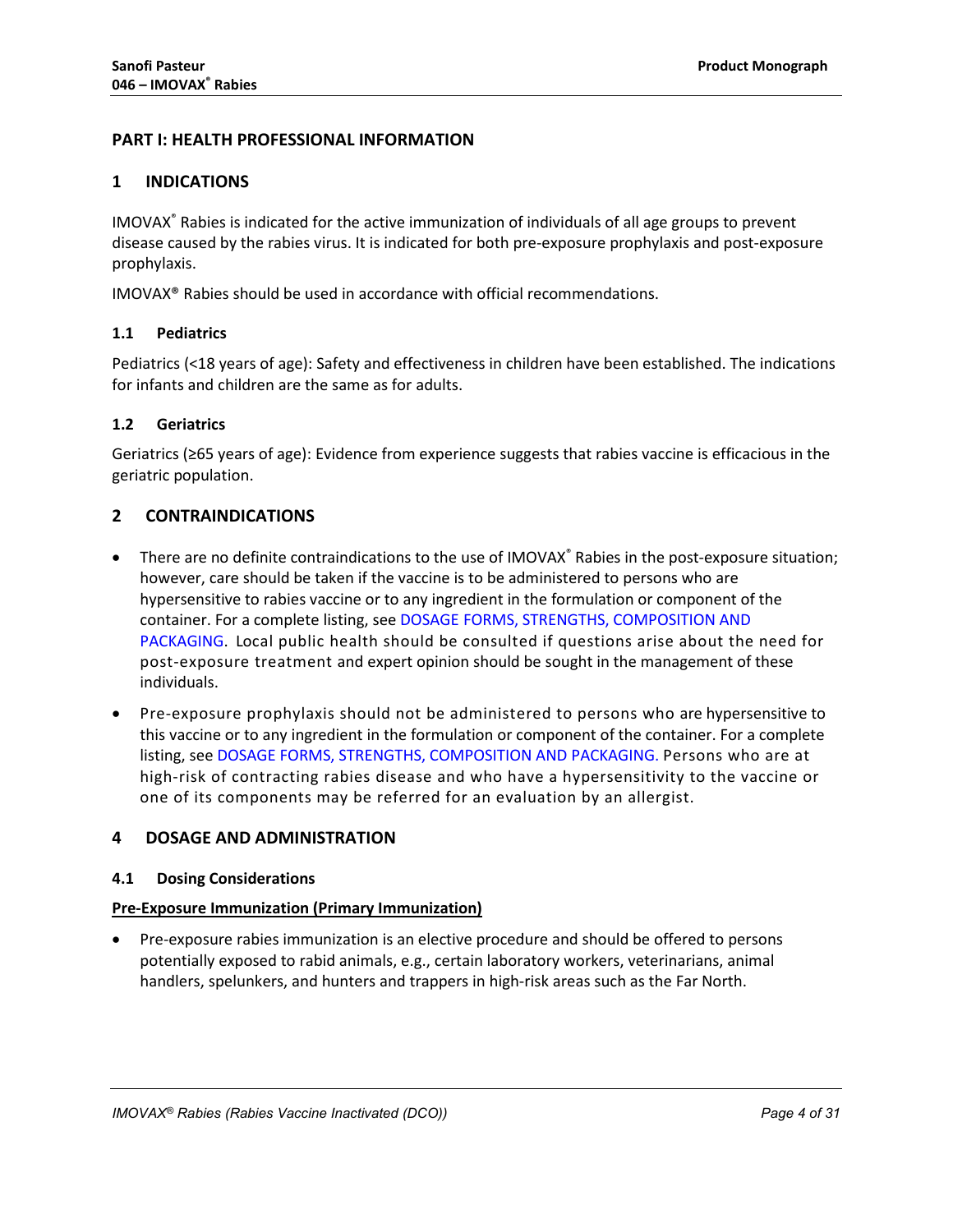- Pre-exposure immunization should be considered for travellers intending to live or work in areas where rabies is enzootic and where rabies control programs for domestic animals are inadequate, or where adequate and safe post-exposure facilities are unavailable. This includes: persons with frequent risk of rabies exposure; children in rabies enzootic areas who are too young to understand the need to avoid animals or to report an animal bite; persons in rabies enzootic areas where there is limited access to tissue culture vaccines and/or immunoglobulin or where ready transportation to an appropriate health-care facility cannot be assured.
- Pre-exposure vaccination does not eliminate the need for prompt prophylaxis following an exposure but it eliminates the need for Rabies Immunoglobulin (RIG) except in immunocompromised persons. Any exposed person should receive appropriate wound treatment (see Management of Persons After Possible Exposure to Rabies) and a vaccine post-exposure treatment regimen.

## **Post-Exposure Management**

- Because it is not possible to determine which exposed individuals will develop rabies if untreated and because the infection is almost always fatal, it is essential that everyone exposed to animals with proven or suspected rabies be given post-exposure prophylaxis. The essential components of rabies post-exposure prophylaxis are local treatment of wounds and vaccination, and, in most cases RIG.
- A decision on the management of a person who may have been exposed to the rabies virus must be made rapidly and judiciously since delays in starting a post-exposure prophylaxis reduce its effectiveness, and the disease, once established, is almost always fatal. Post-exposure prophylaxis should be started as soon as possible after exposure and should be offered to exposed individuals regardless of the elapsed interval. When notification of an exposure is delayed, prophylaxis may be started as late as 6 or more months after exposure.
- Rabies prophylaxis must be considered in every incident where potential exposure to rabies virus has occurred. In evaluating each case, local public health officials should be consulted. For further information on the factors to be considered in evaluating exposure consult the current edition of the Canadian Immunization Guide.
- *Bite***:** any penetration of the skin by teeth. Bites inflicted by most animals are readily apparent. However, bites inflicted by bats to a sleeping person may not be felt and may leave no visible bite marks. Hence, when persons are sleeping unattended in a room where a bat is found or when the possibility of a bite cannot be reasonably excluded post-exposure prophylaxis should be initiated.
- *Non-bite***:** including contamination of scratches, abrasions or cuts of the skin or mucous membranes by saliva or other potentially infectious material, such as the brain tissue of a rabid animal. Postexposure prophylaxis is warranted and recommended in rare instances of non-bite exposure, such as inhalation of aerosolized virus by spelunkers exploring caves inhabited by infected bats or by laboratory technicians homogenizing tissues infected with rabies virus; however, the efficacy of prophylaxis after such exposures is unknown.
- Exposures incurred in the course of caring for humans with rabies could theoretically transmit the infection. No case of rabies acquired in this way has been documented, but post-exposure prophylaxis should be considered for exposed individuals.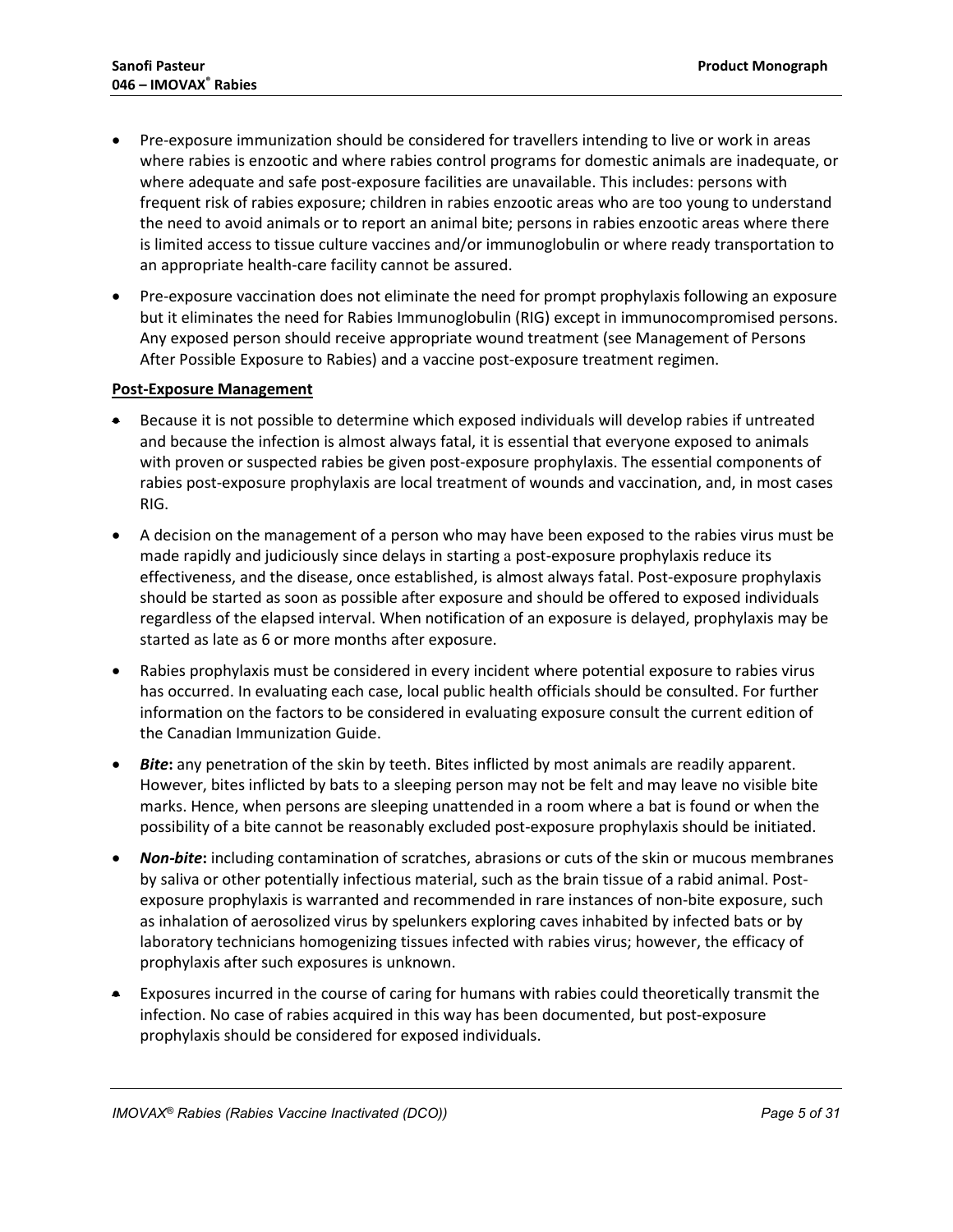## **Management of Persons After Possible Exposure to Rabies**

[Table](#page-5-0) 1 outlines the recommendations for the management of persons after possible exposure to rabies. These recommendations are intended as a guide and may need to be modified in accordance with the specific circumstances of the exposure.

| <b>Animal Species</b>                                                                                                                                                                                                                    | <b>Condition of</b><br>Animal<br>at Time of<br><b>Exposure</b>                                                                                                                                                                                                                                                                                                                                               | <b>Management of Exposed Persons</b><br><b>Not Previously Immunized Against</b><br><b>Rabies</b>                                                                                                                                                                                                                                                                                                                       | <b>Management of Exposed Persons</b><br><b>Previously Immunized Against Rabies</b>                                                                                                                                                                                                                                                                                          |  |  |
|------------------------------------------------------------------------------------------------------------------------------------------------------------------------------------------------------------------------------------------|--------------------------------------------------------------------------------------------------------------------------------------------------------------------------------------------------------------------------------------------------------------------------------------------------------------------------------------------------------------------------------------------------------------|------------------------------------------------------------------------------------------------------------------------------------------------------------------------------------------------------------------------------------------------------------------------------------------------------------------------------------------------------------------------------------------------------------------------|-----------------------------------------------------------------------------------------------------------------------------------------------------------------------------------------------------------------------------------------------------------------------------------------------------------------------------------------------------------------------------|--|--|
| Dog, cat or ferret                                                                                                                                                                                                                       | Healthy and<br>available for a 10<br>day observation<br>period                                                                                                                                                                                                                                                                                                                                               | Local treatment of wound.<br>1.<br>2.<br>At first indication of rabies in<br>the animal, give RIG (local +/-<br>intramuscular) and begin-five<br>doses of IMOVAX® Rabies.<br>At first indication of rabies in<br>3.<br>the animal, arrange to have<br>the animal tested for rabies.                                                                                                                                    | Local treatment of wound.<br>1.<br>2.<br>At first indication of rabies in<br>the animal, begin two doses of<br>IMOVAX <sup>®</sup> Rabies.<br>3.<br>At first indication of rabies in<br>the animal, arrange to have the<br>animal tested for rabies.                                                                                                                        |  |  |
|                                                                                                                                                                                                                                          | Unknown or<br>escaped                                                                                                                                                                                                                                                                                                                                                                                        | 1.<br>Local treatment of wound.<br>2.<br>Consult public health officials<br>for risk assessment.                                                                                                                                                                                                                                                                                                                       | Local treatment of wound.<br>1.<br>2.<br>Consult public health officials<br>for risk assessment.                                                                                                                                                                                                                                                                            |  |  |
|                                                                                                                                                                                                                                          | Rabid or<br>suspected to be<br>rabid*                                                                                                                                                                                                                                                                                                                                                                        | 1.<br>Local treatment of wound.<br>2.<br>RIG (local +/- intramuscular)<br>and begin 5 doses of IMOVAX®<br>Rabies.<br>3.<br>Arrange to have animal tested<br>for rabies if available.                                                                                                                                                                                                                                   | Local treatment of wound.<br>1.<br>2.<br>Begin 2 doses of IMOVAX®<br>Rabies.<br>3.<br>Arrange to have animal tested<br>for rabies if available.                                                                                                                                                                                                                             |  |  |
| Skunk, bat, fox,<br>coyote, raccoon and<br>other carnivores.                                                                                                                                                                             | Regard as rabid*<br>unless geographic<br>area is known to<br>be rabies-free                                                                                                                                                                                                                                                                                                                                  | 1.<br>Local treatment of wound<br>2.<br>Post Exposure prophylaxis<br>with RIG (local +/-<br>intramuscular) and 5 doses of<br>IMOVAX® Rabies should begin<br>immediately. If the animal is<br>available for rabies testing, in<br>some instances post-exposure<br>prophylaxis may be delayed<br>for no more than 48 hours<br>while awaiting results.<br>Arrange to have animal tested<br>3.<br>for rabies if available. | Local treatment of wound<br>1.<br>2.<br>Post Exposure prophylaxis with<br>2 doses of IMOVAX® Rabies<br>should begin immediately. If<br>animal is available for rabies<br>testing, in some instances post-<br>exposure prophylaxis may be<br>delayed for no more than 48<br>hours while awaiting results.<br>3.<br>Arrange to have animal tested<br>for rabies if available. |  |  |
| Livestock, rodents<br>or lagomorphs<br>(hares and rabbits)                                                                                                                                                                               | Consider individually. Consult appropriate public health and CFIA officials. Bites of squirrels,<br>chipmunks, rats, mice, hamsters, gerbils, guinea pigs, other small rodents, rabbits and hares may<br>warrant post-exposure rabies prophylaxis if the behaviour of the biting animal was highly unusual.<br>Bites from larger rodents (e.g. ground hogs (woodchucks), beavers) require a risk assessment. |                                                                                                                                                                                                                                                                                                                                                                                                                        |                                                                                                                                                                                                                                                                                                                                                                             |  |  |
| *If possible, the animal should be humanely euthanized and the brain tested for rabies as soon as possible; holding for<br>observation is not recommended. Discontinue the vaccine if rabies testing of the involved animal is negative. |                                                                                                                                                                                                                                                                                                                                                                                                              |                                                                                                                                                                                                                                                                                                                                                                                                                        |                                                                                                                                                                                                                                                                                                                                                                             |  |  |
| RIG = (human) rabies immunoglobulin                                                                                                                                                                                                      |                                                                                                                                                                                                                                                                                                                                                                                                              |                                                                                                                                                                                                                                                                                                                                                                                                                        |                                                                                                                                                                                                                                                                                                                                                                             |  |  |

<span id="page-5-0"></span>

| Table 1: Summary of Post-Exposure Prophylaxis for Persons Potentially Exposed to Rabies by Animal Type |  |  |
|--------------------------------------------------------------------------------------------------------|--|--|
|--------------------------------------------------------------------------------------------------------|--|--|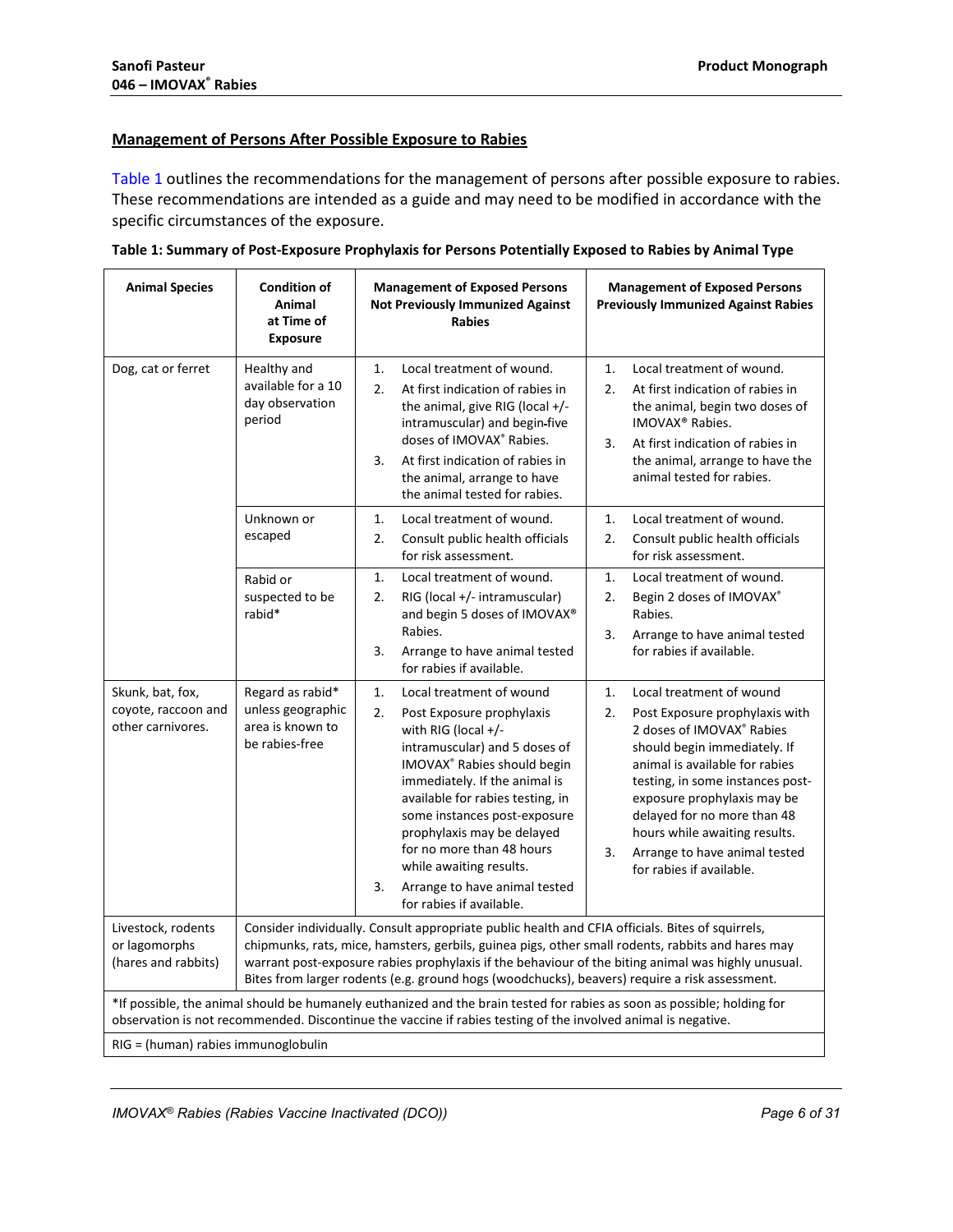The course of vaccine may be discontinued after consultation with public health/infectious disease experts if the direct fluorescent antibody test of the brain of an animal killed at the time of attack proves to be negative. However, if suspicion of rabies in the animal remains high even in the presence of a negative test, the immunization series should be continued.

## <span id="page-6-0"></span>**4.2 Recommended Dose and Dosage Adjustment**

Recommendations for passive and/or active vaccination after exposure to an animal suspected of having rabies have been outlined by the WHO and by the National Advisory Committee on Immunization.

IMOVAX® Rabies is indicated for 3-dose pre-exposure and 5-dose post-exposure series in combination with rabies immunoglobulin for individuals suspected of exposure to rabies, with one exception: persons who have been previously vaccinated with IMOVAX® Rabies Vaccine in a pre-exposure or post-exposure treatment series should receive only vaccine.

Needles should not be recapped and should be disposed of properly.

## **Pre-Exposure Prophylaxis**

## **Primary Vaccination:**

Three doses of IMOVAX® Rabies are required. One dose of 1.0 mL of reconstituted vaccine is to be given intramuscularly on each of days 0, 7 and 21.

## **Booster Doses:**

The booster dose of 1.0 mL of vaccine should be administered intramuscularly.

## **Post-Exposure Prophylaxis**

Post-exposure prophylaxis should be initiated as soon as possible after suspected rabies exposure.

- In all cases, proper wound care (thorough flushing and washing of the wound with soap or detergent and water and/or virucidal agents) must be performed as soon as possible after exposure. It must be performed before administration of rabies vaccine or rabies immunoglobulin, where they are indicated.
- Suturing the wound should be avoided if possible.
- The rabies vaccine administration must be carried out by appropriately trained medical staff. It must be performed strictly in accordance with the patient immune status and the animal status for rabies (see [Table](#page-5-0) 1). In addition, tetanus prophylaxis and a course of antibiotics to prevent superinfections should be given as required.

## **Post-Exposure Prophylaxis of Previously Unimmunized Individuals**

A series of five doses of 1.0 mL of IMOVAX® Rabies should be given. The first 1.0 mL dose on day 0 as soon as possible after exposure, and one 1.0 mL dose on each of days 3, 7, 14 and 28 after the first dose. An appropriate dose of RIG should also be given on day 0 as described below.

**RIG:** The recommended dose of human RIG is 20 IU/kg body weight. This formula is applicable to all age groups, including children. If anatomically feasible, the full dose of RIG should be thoroughly infiltrated in the area around and into the wounds. When more than one wound exists, each should be locally infiltrated with a portion of the RIG. See RIG package insert for precise information on the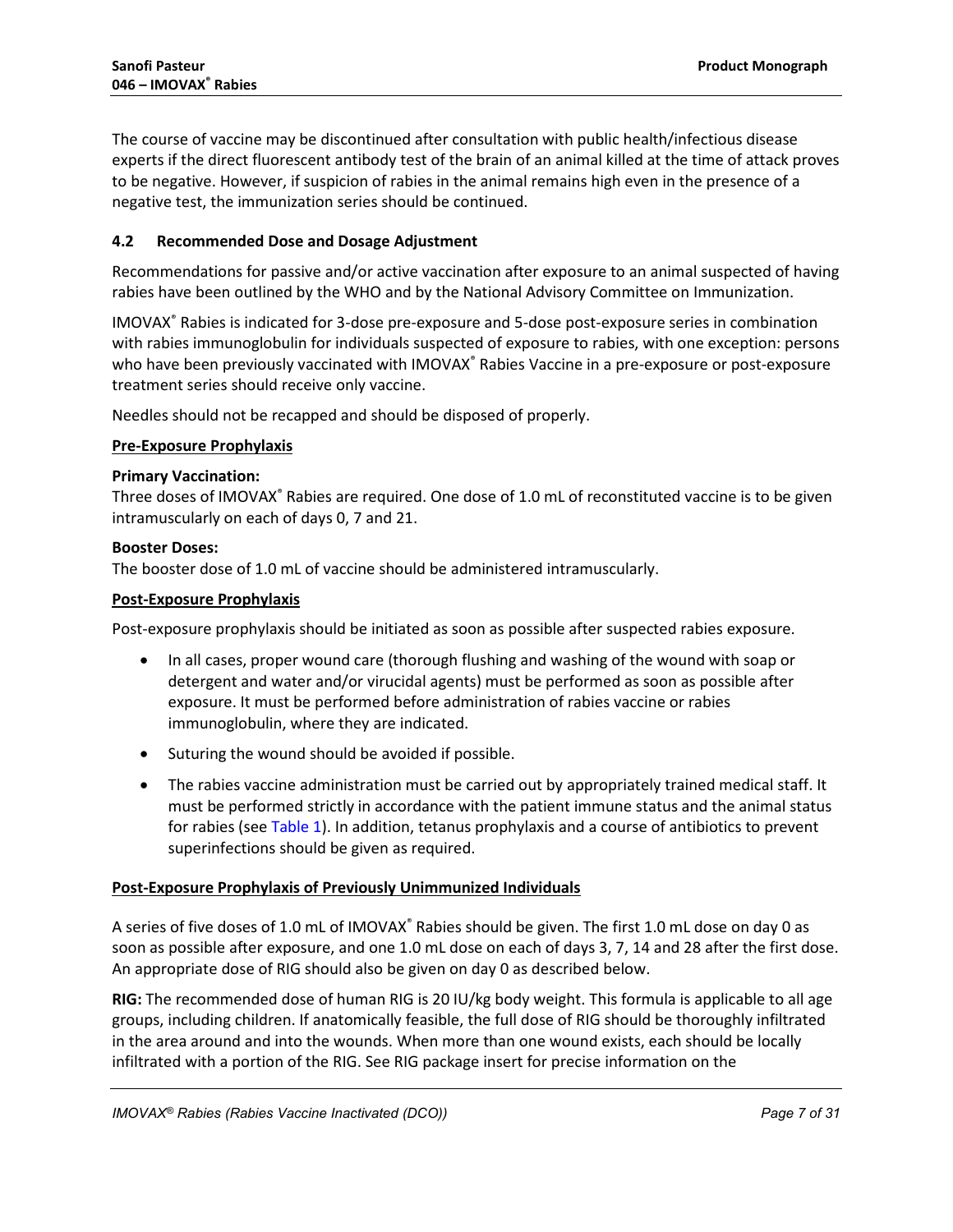administration of RIG. Since vaccine-induced antibody begins to appear within 1 week, there is no value in administering RIG more than 8 days after initiating an approved vaccine course.

IMOVAX® Rabies and immunoglobulin should be used concurrently for optimum post-exposure prophylaxis against rabies, except in certain previously immunized persons, as indicated below.

For severe exposure, rabies immunoglobulin should be given in association with vaccine. In this case, the vaccine should be administered contra-laterally, if possible.

Vaccination should not be discontinued unless the animal is declared not rabid according to a veterinarian assessment (supervision of animal and/or laboratory analysis).

## **Post-exposure Prophylaxis of Previously Immunized Individuals**

Post-exposure prophylaxis for persons who have previously received rabies vaccine differs according to which preparation of vaccine was received.

- A. Two doses of 1.0 mL of IMOVAX<sup>®</sup> Rabies, one injected immediately and the other 3 days later, without RIG, are recommended for exposed individuals with the following rabies immunization history:
	- **(i)** Completion of an approved course of pre- or post-exposure prophylaxis with Human Diploid Cell Rabies Vaccine (HDCV), a WHO approved cell-culture rabies vaccine or PCEC (Purified Chick Embryo Culture).
	- **(ii)** Completion of immunization with other types of rabies vaccine or with IMOVAX® Rabies according to unapproved schedules so long as neutralizing rabies antibody has been demonstrated in serum.
- **B.** A complete course of IMOVAX<sup>®</sup> Rabies plus RIG is recommended for those who may have received rabies vaccines but do not fulfill the criteria listed in A. A serum sample may be collected before vaccine is given, and if antibody is demonstrated the course may be discontinued, provided at least two doses of IMOVAX® Rabies have been administered.

## **Serologic Testing and Booster Doses**

Healthy persons immunized with an appropriate regimen will develop rabies antibodies, and therefore routine post-immunization antibody determinations are not recommended.

According to the Canadian Rabies Immunization guide, post-immunization antibody titre determination may be advisable for those anticipating frequent exposure or whose immune response may be reduced by illness, medication or advanced age. Persons with continuing high risk of exposure, such as veterinarians, should have their serum tested for rabies antibodies every 2 years; others working with live rabies virus in laboratories or vaccine-production facilities and who are at risk of inapparent exposure should be tested every 6 months.

Those with inadequate titres should be given a booster dose of rabies vaccine. Persons previously immunized with other vaccines should be given sufficient doses of IMOVAX® Rabies to produce an adequate antibody response.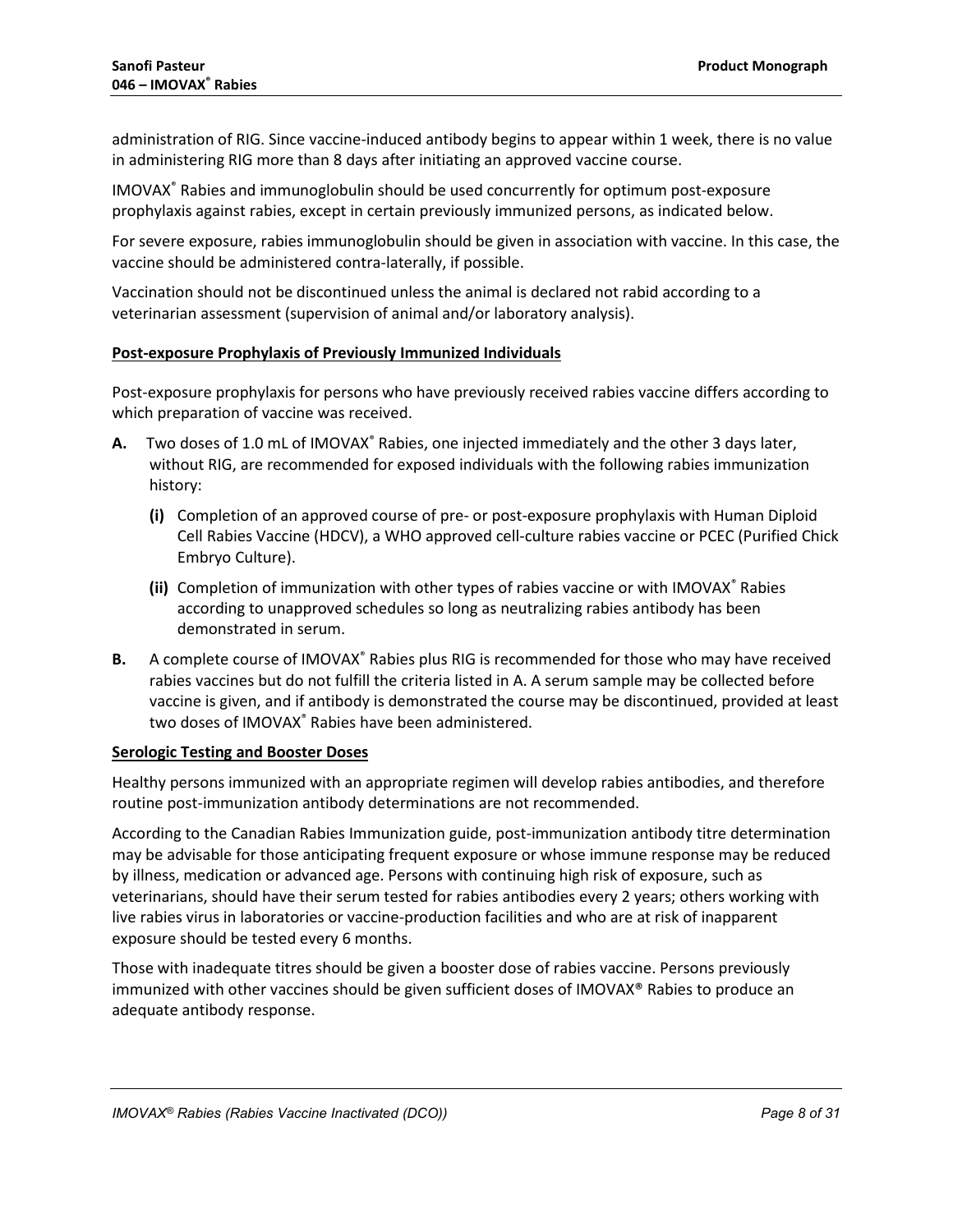The Canadian national rabies reference laboratory considers an acceptable antibody response to be a titre of ≥0.5 IU/mL by the Rapid Fluorescent-Focus Inhibition Test (RFFIT).

## **Special Populations**

## **Pediatric Population:**

There are no specificities to dose or vaccination schedule for pediatric population.

## **Immunocompromised Individuals:**

The following recommendation should be followed for immunocompromised individuals.

## **Pre-Exposure Prophylaxis**

For immunocompromised individuals, serology testing of neutralizing antibodies should be performed 2 to 4 weeks after the vaccination. If the result of the Rapid Fluorescent Focus Inhibition Test (RFFIT) shows an antibody titre below the threshold (defined as 0.5 IU/mL or complete virus neutralization at a 1:5 serum dilution), an additional injection is justified.

## **Post-exposure prophylaxis**

For immunocompromised individuals, only full vaccination schedule should be administered. Rabies immunoglobulin should be given in association with the vaccine for minor and severe exposures.

## <span id="page-8-0"></span>**4.3 Reconstitution**

## **Parenteral Products**:

## **Table 2: Reconstitution**

| <b>Vial Size</b> | <b>Volume of Diluent to be</b><br><b>Added to Vial</b> | Approximate<br><b>Available Volume</b> | Concentration per mL |  |
|------------------|--------------------------------------------------------|----------------------------------------|----------------------|--|
| 3 mL             | 1 mL                                                   | 1 mL                                   | $\geq$ 2.5 IU        |  |

Before administration, parenteral drug products should be checked visually for any deviation from normal appearance including container integrity. The syringe and its package should also be inspected prior to use for evidence of leakage, or a faulty tip seal. If evidence of such defects is observed, the syringe should not be used.

Specific instructions for Luer-lok™ syringe (see Figure A below):

**Step 1:** Holding the syringe cap in one hand (avoid holding the syringe plunger or barrel), unscrew the tip cap by twisting it counterclockwise. See Figure B below.

**Step 2:** To attach the needle to the syringe, gently twist the needle clockwise into the syringe until slight resistance is felt. See Figure C below.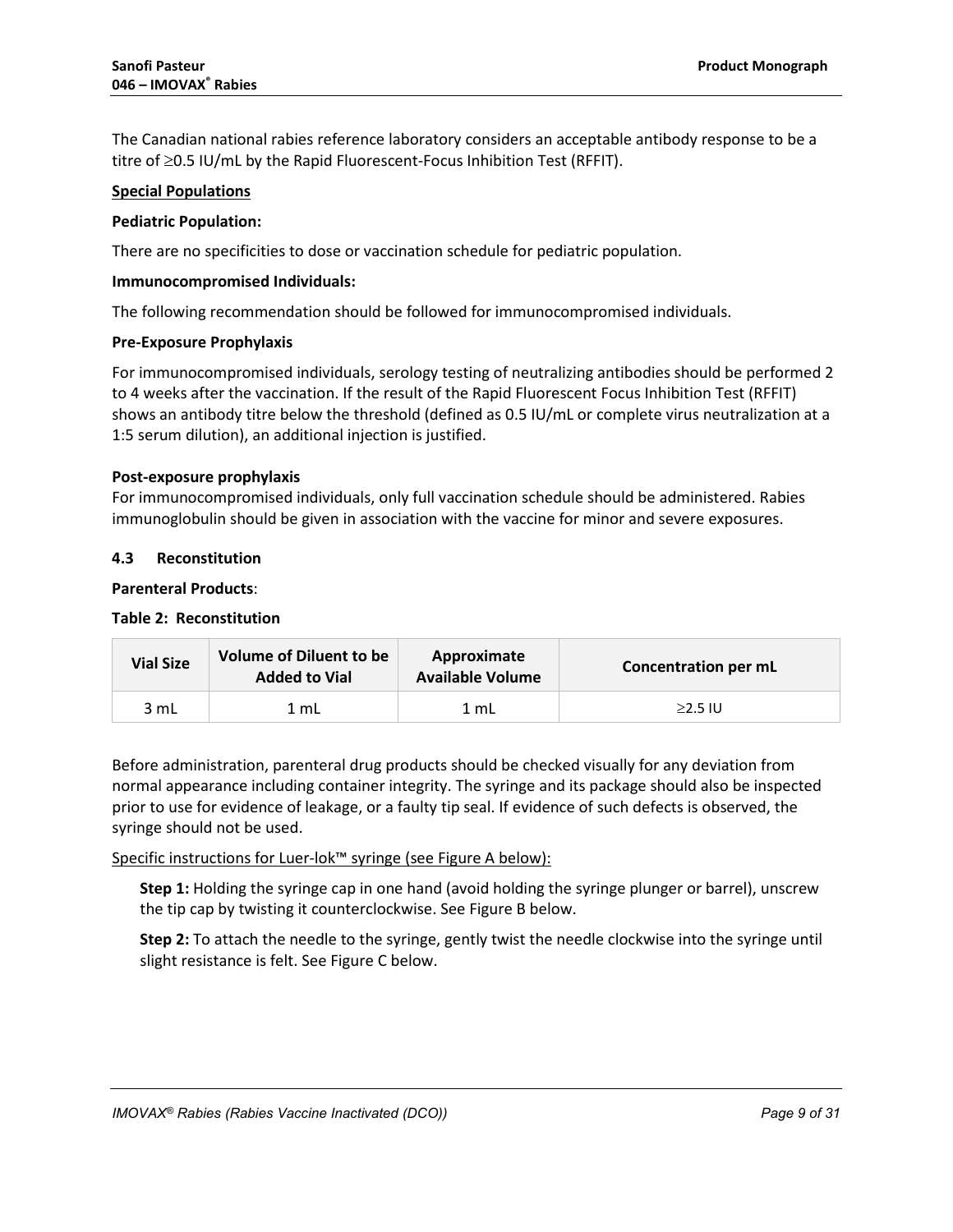## **Figure A: Luer-Lok™ syringe**



 **Figure B. Step 1**





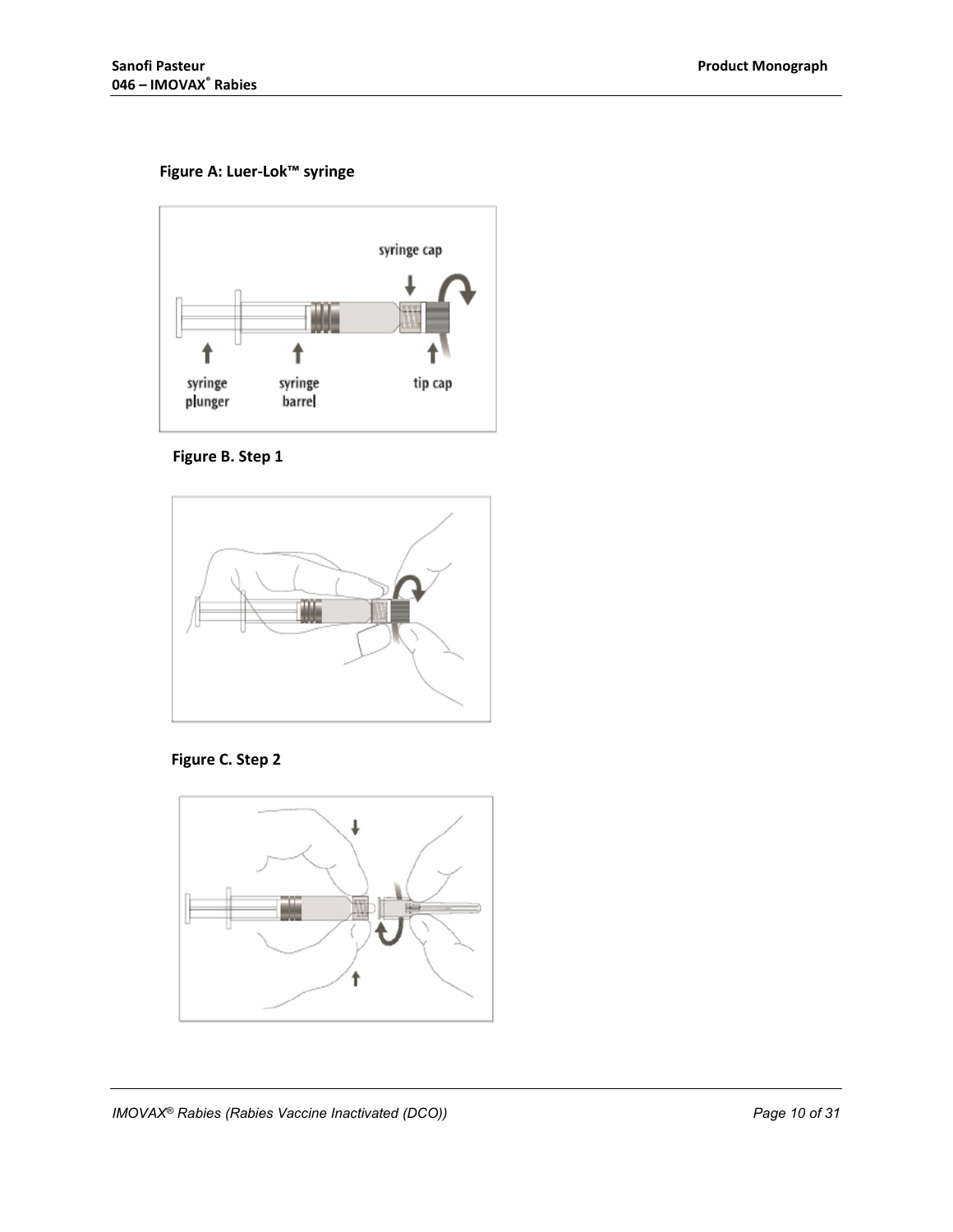## Other syringes:

Attach the reconstitution needle to the syringe.

## Reconstitution of vaccine (all syringes):

Reconstitute the freeze-dried vaccine in its vial by introducing the diluent into the vial of powder. Gently swirl the contents until completely dissolved. The suspension should be clear or slightly opalescent red to purplish red and free from particles.

Without removing the needle from the vial, unscrew the syringe to eliminate negative pressure (as the vial is sealed under vacuum). Reattach the needle remaining in the vial to the syringe (as per step 2).

Withdraw the total contents of the vial into the syringe.

Unscrew the reconstitution needle and replace it with a sterile needle (as per Step 2) of a proper length for intramuscular injection of your patient.

The reconstituted vaccine should be used immediately.

After use, any remaining vaccine and container must be disposed of safely, according to biohazardous waste guidelines.

## <span id="page-10-0"></span>**4.4 Administration**

Administer the vaccine **intramuscularly**. For adults and children, the vaccine should always be administered in the deltoid area. In infants and small children, the anterolateral aspect of the thigh is also acceptable. The gluteal area should never be used for injections because administration of rabies vaccine in this area results in lower neutralizing antibody titres. For information on vaccine administration see the current edition of the Canadian Immunization Guide or visit the Health Canada website.

Under no circumstances should vaccine be administered in the same syringe or at the same site as RIG.

## <span id="page-10-1"></span>**4.5 Missed Dose**

It is very important to complete the series of rabies vaccinations on time. Cases of rabies have been reported when the approved schedule was not followed.

## <span id="page-10-2"></span>**5 OVERDOSAGE**

For management of a suspected drug overdose, contact your regional poison control centre.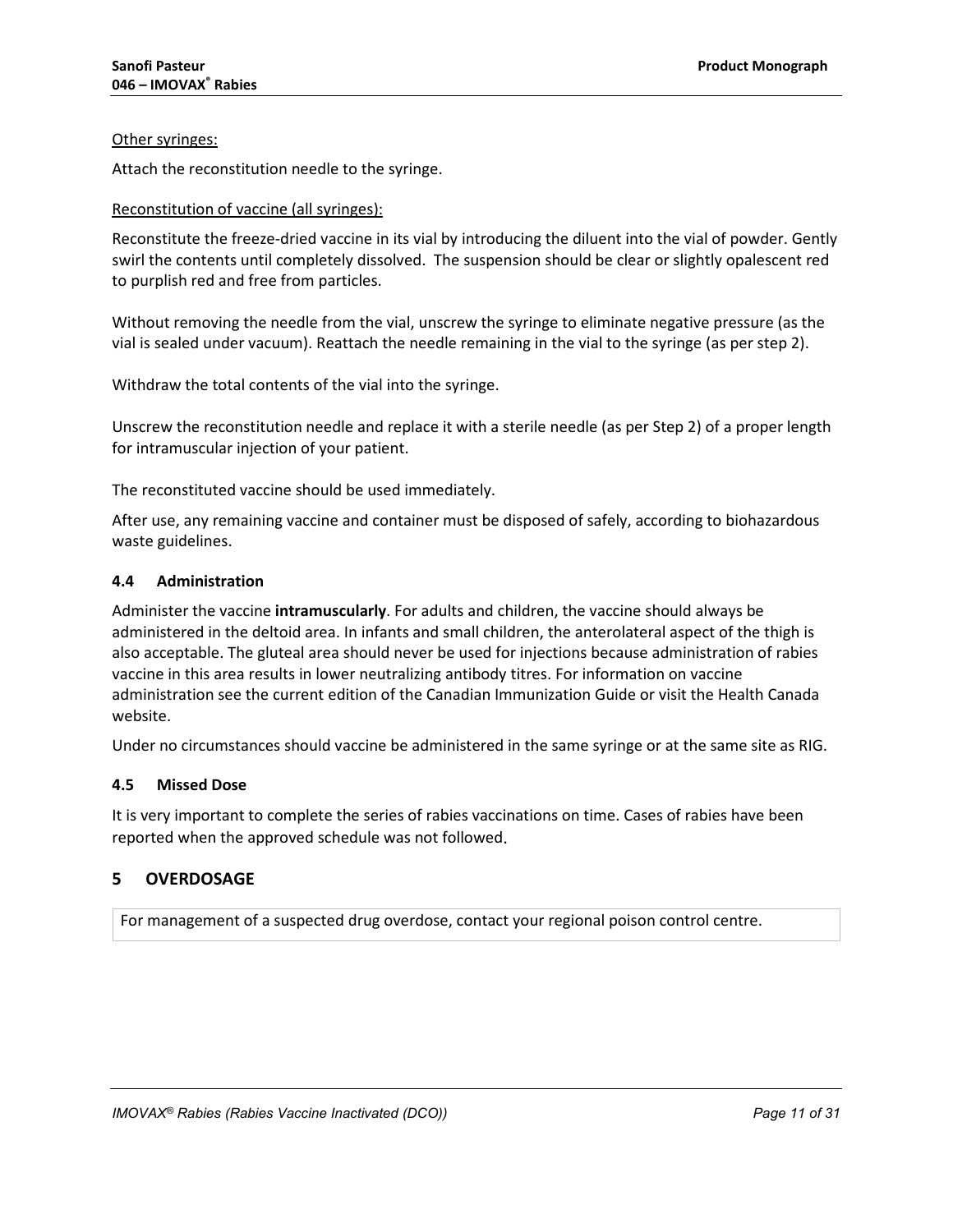## <span id="page-11-0"></span>**6 DOSAGE FORMS, STRENGTHS, COMPOSITION AND PACKAGING**

To help ensure the traceability of vaccines for patient immunization record-keeping as well as safety monitoring, health professionals should record the time and date of administration, quantity of administered dose (if applicable), anatomical site and route of administration, brand name and generic name of the vaccine, the product lot number and expiry date.

| Route of<br>Administration | Dosage Form /<br><b>Strength/Composition</b>                             | <b>Non-medicinal Ingredients</b>     |
|----------------------------|--------------------------------------------------------------------------|--------------------------------------|
| Intramuscular<br>injection | Powder and Diluent for<br>Suspension for injection                       | human albumin, neomycin              |
|                            | Each 1 mL dose is<br>formulated to contain:                              | Diluent: sterile water for injection |
|                            | <b>Active Ingredient:</b>                                                |                                      |
|                            | $\geq$ 2.5 IU Rabies virus<br>(WISTAR Rabies PM/WI 38<br>1503-3M Strain) |                                      |

IU= International Unit

The powder is homogenous and pinkish beige to orangey yellow. The diluent is a clear colourless liquid. After reconstitution, IMOVAX® Rabies is a clear or slightly opalescent red to purplish red suspension.

## **Packaging:**

IMOVAX® Rabies is available in three presentations:

single dose vials of lyophilized vaccine with 1 mL of diluent (sterile water for injection) contained in a disposable (Luer™-lok) syringe with two needles  $(1 \times 25G \times 16 \text{ mm})$  and  $1 \times 25G \times 25 \text{ mm}$ ).

or

single dose vials of lyophilized vaccine with 1 mL of diluent (sterile water for injection) contained in a disposable syringe with two needles (1 x 25G x 16 mm and 1 x 25G x 25 mm).

or

single dose vials of lyophilized vaccine with 1 mL of diluent (sterile water for injection) contained in a disposable syringe with an attached needle.

Not all presentations and pack sizes may be marketed.

The vial stoppers for the vial and plunger stoppers and needle shields for the syringes supplied with this product do not contain dry natural latex rubber.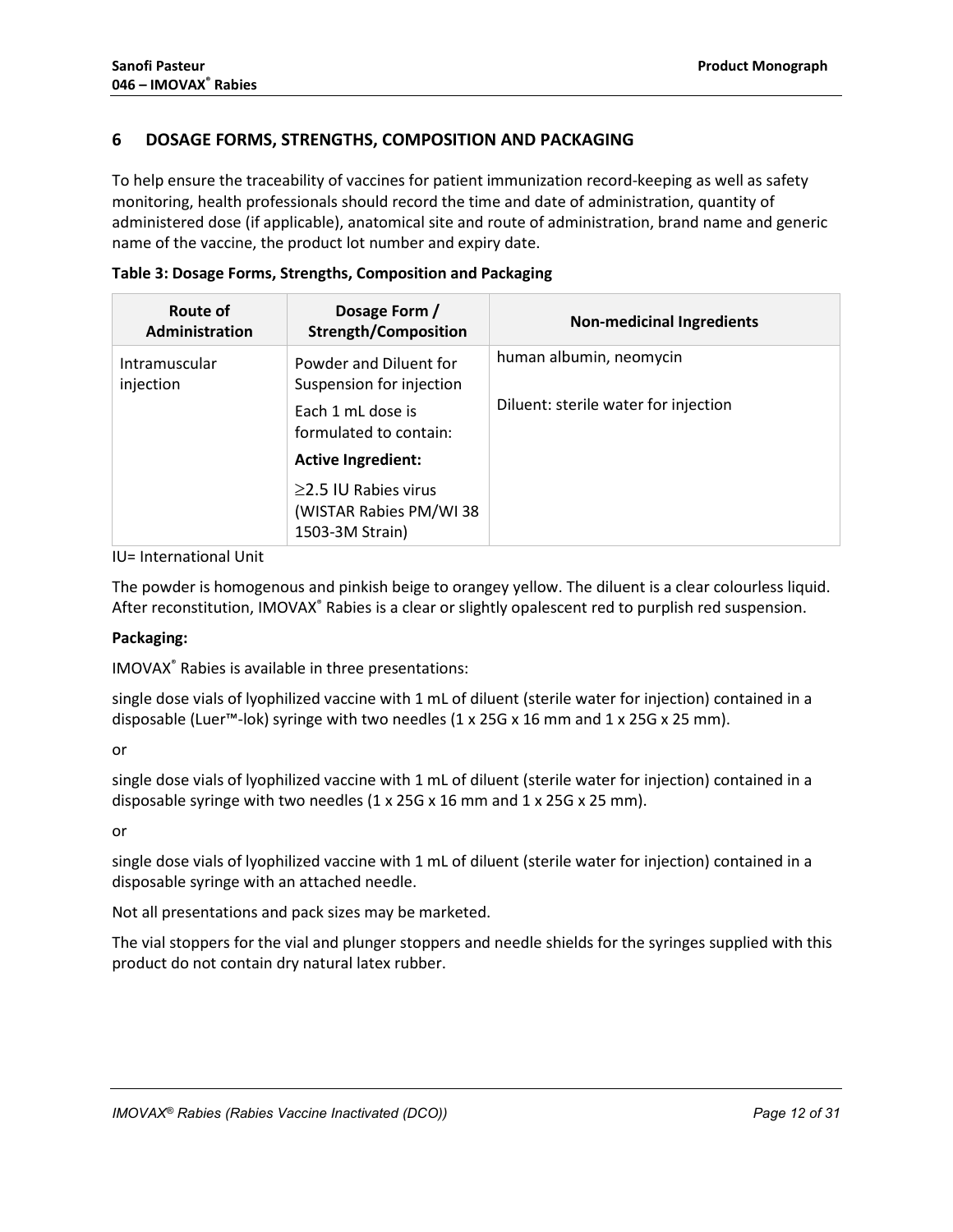## <span id="page-12-0"></span>**7 WARNINGS AND PRECAUTIONS**

As with any vaccine, immunization with IMOVAX® Rabies may not protect 100% of individuals.

## **General**

Pre-exposure immunization with IMOVAX® Rabies should be deferred in the presence of any acute illness, including febrile illness.

Local and/or mild systemic reactions may occur after vaccine injection but these are usually transient and do not contraindicate continuing immunization.

Interchanging IMOVAX® Rabies with other rabies vaccines during a pre- or post-exposure series is not recommended because of a lack of data on the safety and efficacy of such a regimen. The immunization series should, whenever possible, be completed with the same product. When this is not feasible, the series may be completed with another WHO-approved cell-culture vaccine.

Although no post-exposure vaccine failures have occurred in Canada or the US since cell culture vaccines have been routinely used, failures have occurred abroad when some deviation was made from the recommended post-exposure treatment protocol or when less than the currently recommended amount of antirabies sera was administered. Specifically, subjects who contracted rabies after postexposure prophylaxis did not have their wounds cleansed with soap and water, did not receive their rabies vaccine injections in the deltoid area (i.e., vaccine was administered in the gluteal area), or where the wound site was not properly infiltrated with RIG (See [DOSAGE AND ADMINISTRATION](#page-3-4)).

This is a single dose of vaccine. In both pre-exposure and post-exposure immunization, the full 1.0 mL dose should be given intramuscularly (See [DOSAGE AND ADMINISTRATION](#page-3-4)).

**In adults and children the vaccine should be injected into the deltoid muscle. In infants and small children the mid-lateral aspect of the thigh may be preferable.** There have been reports of possible vaccine failure when the vaccine has been administered in the gluteal area.

**This vaccine must not be used subcutaneously or intradermally.** Special care should be taken to ensure that the product is not injected into a blood vessel.

A separate, sterile syringe and needle, or a sterile disposable unit, must be used for each individual patient to prevent the transmission of infectious agents. There have been case reports of transmission of HIV and hepatitis by failure to scrupulously observe sterile technique.

Before administration of IMOVAX® Rabies, take all appropriate precautions to prevent adverse reactions. This includes a review of the patient's history concerning possible hypersensitivity to the vaccine or similar vaccine, previous immunization history, the presence of any contraindications to immunization and current health status. The health-care provider should inform the patient, parent or guardian of the benefits and risks of immunization, inquire about the recent health status of the patient and comply with any local requirements with respect to information to be provided to the patient before immunization and the importance of completing the immunization series.

This product contains albumin, a derivative of human blood. Based on effective donor screening and product manufacturing processes, it carries an extremely remote risk for transmission of viral diseases. A theoretical risk for transmission of variant Creutzfeldt-Jakob disease (vCJD) is also considered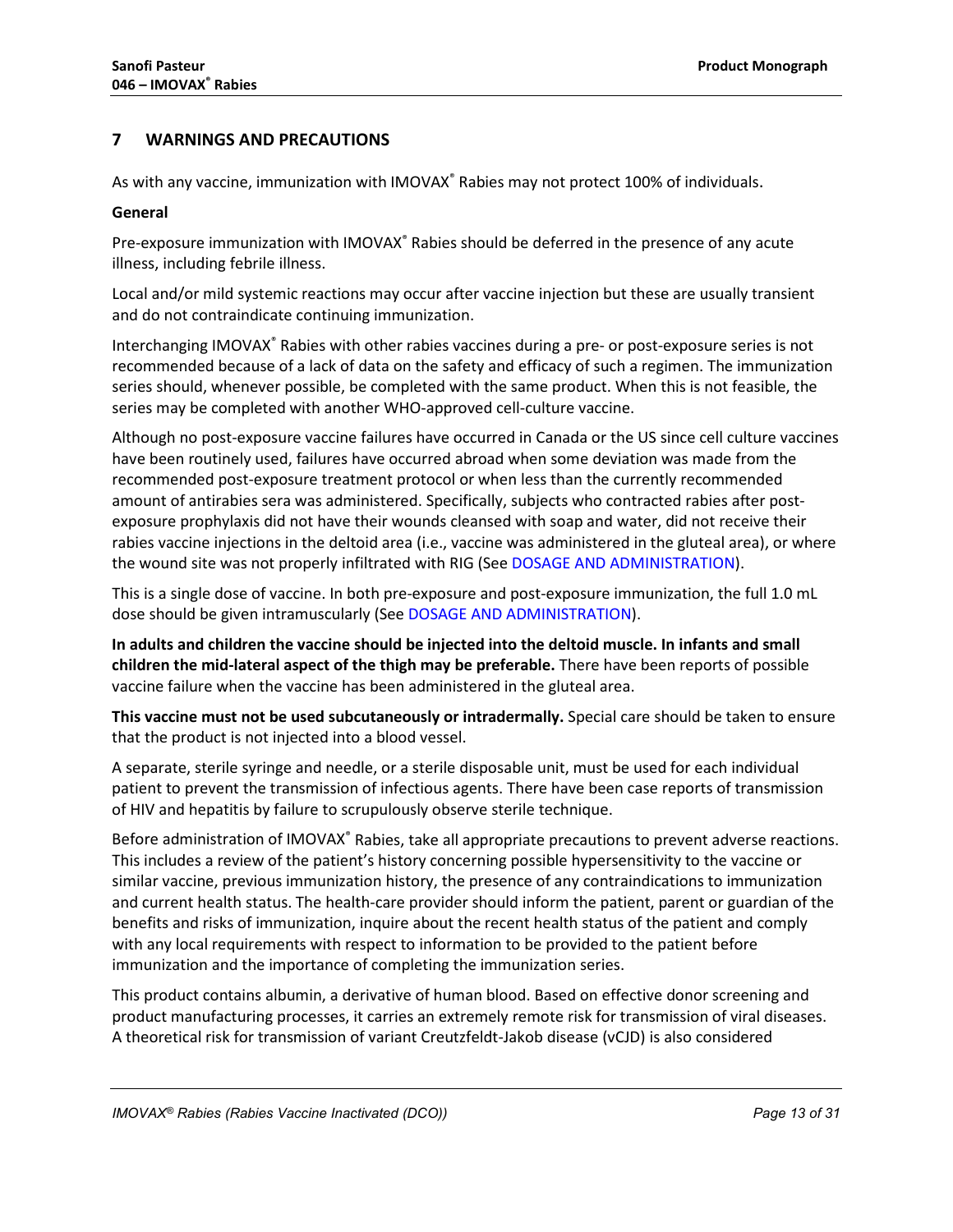extremely remote. No cases of transmission of viral diseases or vCJD have ever been attributed to albumin.

As each dose may contain undetectable traces of neomycin which is used during vaccine production, caution must be exercised when the vaccine is administered to subjects with hypersensitivity to this antibiotic and other antibiotics of the same class.

## **Driving and Operating Machinery**

No studies on the effects on the ability to drive or use machines have been performed.

## **Hematologic**

Intramuscular injections should be given with care in persons with coagulation disorders or on anticoagulant therapy because intramuscular injection can cause injection site hematoma.

## **Immune**

As with other products, Epinephrine Hydrochloride Solution (1:1000) and other appropriate agents should be available for immediate use in case an anaphylactic or acute hypersensitivity reaction occurs. Health-care providers should be familiar with current recommendations for the initial management of anaphylaxis in non-hospital settings, including proper airway management. For instructions on recognition and treatment of anaphylactic reactions, see the current edition of the Canadian Immunization Guide or visit the Health Canada website.

The possibility of allergic reactions in individuals sensitive to components of the vaccine should be evaluated.

Since the vaccine contains traces of neomycin and phenol red, the possibility of allergic reactions in individuals sensitive to these substances should be borne in mind.

Corticosteroids, immunosuppressive agents, and immunosuppressive illnesses can interfere with the development of active immunity after vaccination. Immunosuppressive agents should not be administered during post-exposure therapy unless essential for the treatment of other conditions. When rabies post-exposure prophylaxis is administered to persons receiving steroids or other immunosuppressive therapy, or who are immunosuppressed, it is important that a serum sample be tested for rabies antibody to ensure that an acceptable antibody response has developed.

In immunocompromised individuals with congenital or acquired immunodeficiency, the immune response to the vaccine may be inadequate. Therefore, it is recommended to monitor serologically RVNA (Rabies Virus Neutralizing Antibodies) level in such individuals to ensure that an acceptable immune response has been induced. Additional doses may be given as necessary (see Special Populations unde[r DOSAGE AND ADMINISTRATION](#page-3-4)).

Moreover, if post-exposure vaccination is needed, only full schedule of vaccination should be administered. In addition, rabies immunoglobulin should be given in association with the vaccine for both minor and severe exposures (see Special Populations under [DOSAGE AND ADMINISTRATION](#page-3-4)).

In the case of pre-exposure immunization, a significant increase has been noted in "immune complexlike" reactions in persons receiving booster doses of IMOVAX® Rabies (See ADVERSE [REACTIONS](#page-15-0)).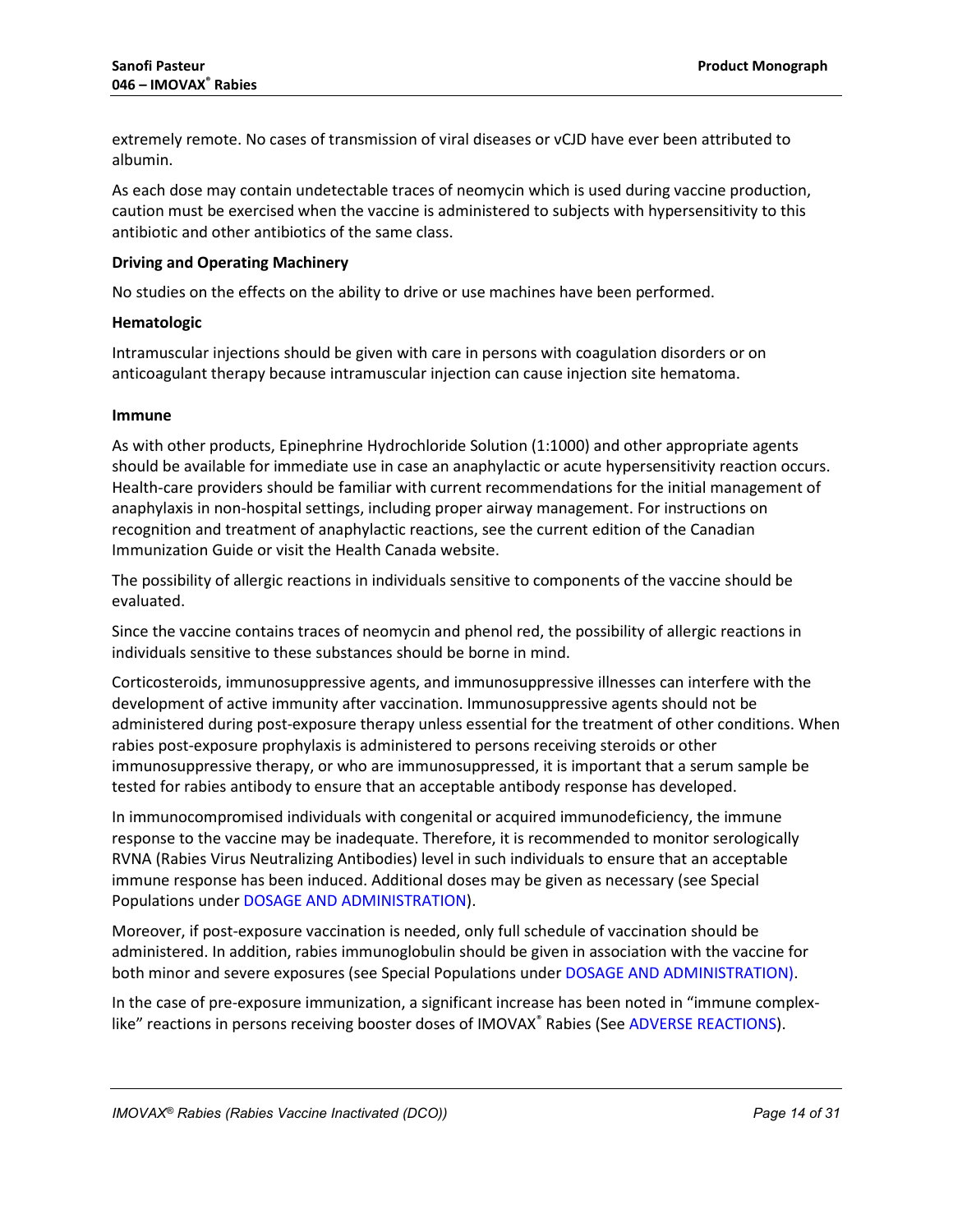## **Monitoring and Laboratory Tests**

Post-immunization antibody titre determination may be advisable for those anticipating frequent exposure or whose immune response may be reduced by illness, medication or advanced age.

## **Psychiatric**

## *Anxiety-related reactions*

Anxiety-related reactions, including vasovagal reactions (syncope), hyperventilation or stress-related reactions can occur following, or even before, any vaccination as a psychogenic response to the needle injection. This can be accompanied by several neurological signs such as transient visual disturbance and paresthesia. It is important that procedures are in place to avoid injury from fainting.

## **Reproductive Health: Female and Male Potential**

## **Fertility**

IMOVAX® Rabies has not been evaluated for impairment of male or female fertility.

## **Respiratory**

## *Apnea*

The potential risk of apnea and the need for respiratory monitoring for 48-72 hours should be considered when administering the primary immunization series to very premature infants (born ≤ 28 weeks of gestation) and particularly for those with a previous history of respiratory immaturity.

## **Skin**

Local reactions at injection site such as pain, erythema, swelling, induration and bruising may occur. See ADVERSE [REACTIONS](#page-15-0).

## <span id="page-14-0"></span>**7.1 Special Populations**

## **7.1.1 Pregnant Women**

The safety of rabies vaccines in pregnancy has not been established. IMOVAX® Rabies has not been studied in animal teratogenicity studies. It is also not known whether IMOVAX® Rabies can cause fetal harm when administered to a pregnant woman or can affect reproductive capacity. IMOVAX® Rabies should be given to a pregnant woman only if clearly needed.

## **Pre-exposure Prophylaxis**

In the absence of sufficient human data, postponement of pre-exposure vaccination is recommended. If there is a substantial risk of exposure to rabies, pre-exposure prophylaxis may be indicated during pregnancy.

## **Post-exposure Prophylaxis**

Because of the potential consequences of inadequately treated rabies exposure, and because there is no indication that fetal abnormalities have been associated with rabies vaccination, pregnancy is not considered a contraindication to post-exposure prophylaxis.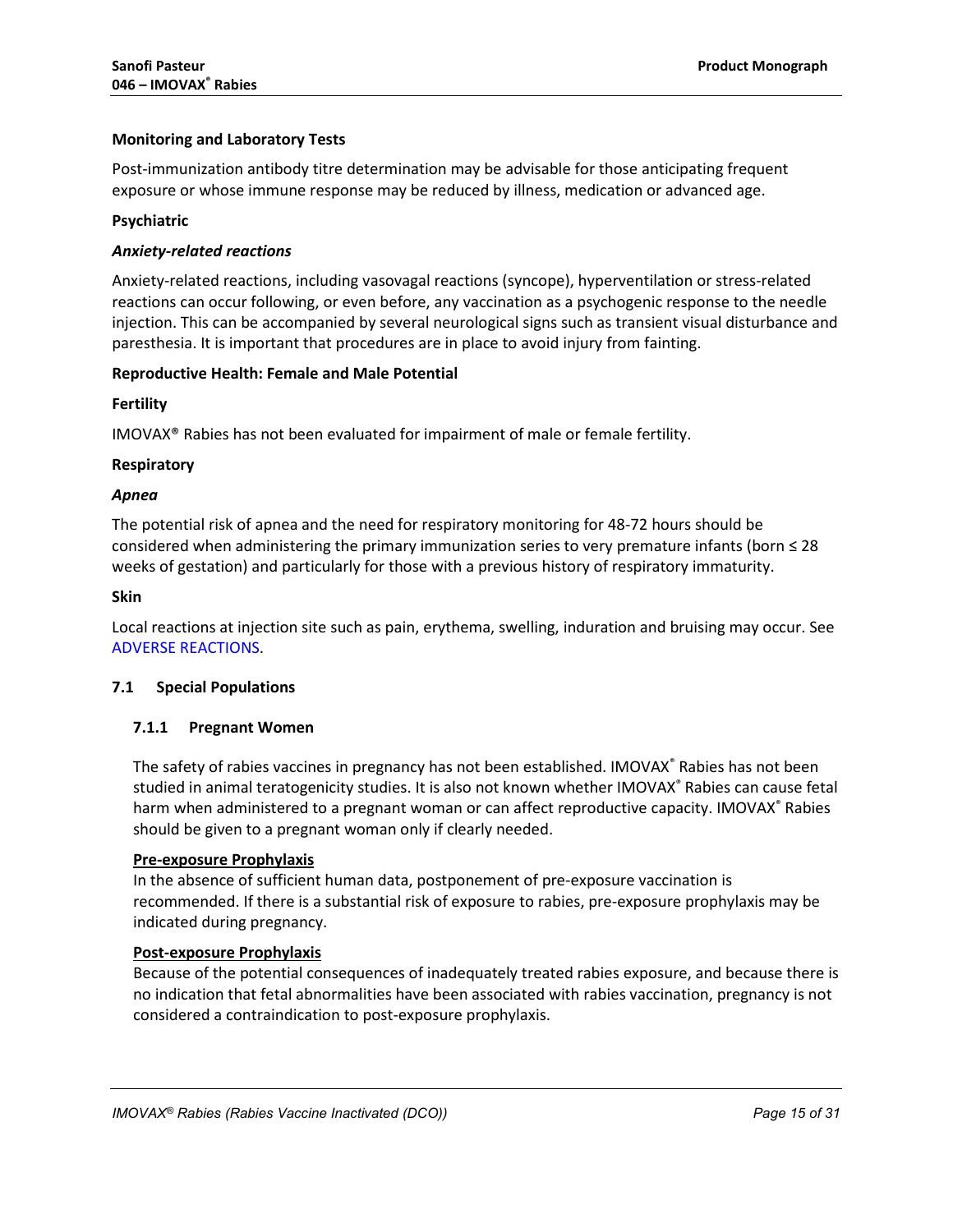## **7.1.2 Breast-feeding**

## **Pre-exposure Prophylaxis**

It is not known whether this vaccine is excreted in human milk. Caution must be exercised when preexposure vaccine is administered to a nursing mother.

## **Post-exposure Prophylaxis**

Due to the severity of the disease, lactation is not a contraindication.

## <span id="page-15-0"></span>**8 ADVERSE REACTIONS**

## <span id="page-15-1"></span>**8.1 Adverse Reaction Overview**

IMOVAX® Rabies [Rabies Vaccine Inactivated (DCO)] has been studied in randomized controlled trials in both children (N=199) using pre-exposure schedule (3 doses, I.M. plus booster at 1 year) and adults (N=124) using post-exposure schedule (5 doses, I.M.). The most frequent (≥10%) adverse events were injection site pain, headache, malaise and myalgia.

## <span id="page-15-2"></span>**8.2 Clinical Trial Adverse Reactions**

Clinical trials are conducted under very specific conditions. The adverse reaction rates observed in the clinical trials; therefore, may not reflect the rates observed in practice and should not be compared to the rates in the clinical trials of another drug. Adverse reaction information from clinical trials may be useful in identifying and approximating rates of adverse drug reactions in real-world use.

In clinical studies, more than 1600 subjects (from less than 1 through 72 years of age) received at least one dose of IMOVAX® Rabies.

A pooled analysis has been performed on 4 randomized, controlled, observer-blind clinical studies sharing the same safety standards, integrating data from 401 subjects (113 children and adolescents from 2 through 17 years of age and 288 adults from 18 through 65 years of age). In two studies in adults, the subjects received Human Rabies Immunoglobulin (HRIG) concurrently with the first dose of IMOVAX® Rabies.

The adverse reactions were generally of mild intensity and appeared within 3 days after vaccination. Most reactions resolved spontaneously within 1 to 3 days after onset. Most frequent adverse reactions in all age groups were injection site pain, headache, malaise and myalgia.

The table below presents the frequencies of solicited adverse reaction (recorded within 7 days) and unsolicited related adverse events (recorded within 28 days), reported following any dose of IMOVAX® Rabies.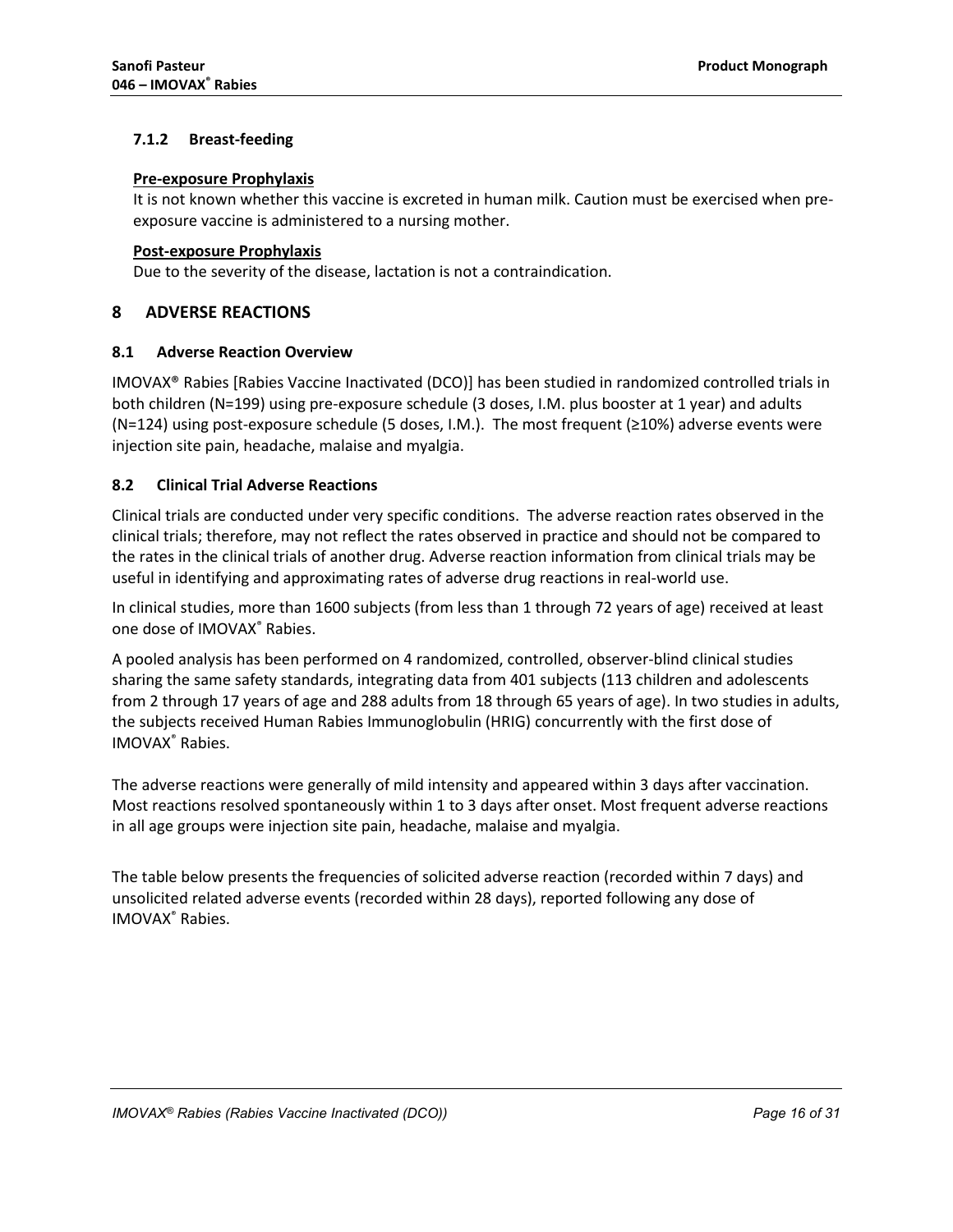## **Table 4: Adverse Reactions Information (Clinical Trials)**

| <b>Adverse Reactions</b>                                               | <b>Adults</b><br>18 years and older | <b>Children and Adolescents</b><br>up to 17 years old |  |  |  |  |
|------------------------------------------------------------------------|-------------------------------------|-------------------------------------------------------|--|--|--|--|
|                                                                        |                                     |                                                       |  |  |  |  |
| SOC: Blood and lymphatic system disorders                              |                                     |                                                       |  |  |  |  |
| Lymphadenopathy                                                        | 0.3%                                |                                                       |  |  |  |  |
| <b>SOC: Gastrointestinal disorders</b>                                 |                                     |                                                       |  |  |  |  |
| Nausea                                                                 | 1.4%                                | $\overline{\phantom{0}}$                              |  |  |  |  |
| Abdominal pain                                                         | 0.7%                                |                                                       |  |  |  |  |
| Diarrhea                                                               | 0.7%                                |                                                       |  |  |  |  |
| Vomiting                                                               | 0.3%                                |                                                       |  |  |  |  |
| SOC: General disorders and administration site condition               |                                     |                                                       |  |  |  |  |
| Injection site pain                                                    | 58.5%                               | 39.8%                                                 |  |  |  |  |
| Malaise                                                                | 36.3%                               | 20.4%                                                 |  |  |  |  |
| Injection site erythema                                                | 4.5%                                | 6.2%                                                  |  |  |  |  |
| Injection site swelling/induration                                     | 3.1%                                | 5.3%                                                  |  |  |  |  |
| Fever                                                                  | 2.1%                                | 7.1%                                                  |  |  |  |  |
| Injection site pruritus                                                | 1.4%                                | 0.9%                                                  |  |  |  |  |
| Injection site hematoma/ bruising                                      | 1.4%                                | 0.9%                                                  |  |  |  |  |
| Fatigue/Asthenia                                                       | 1.0%                                |                                                       |  |  |  |  |
| Chills                                                                 | 0.3%                                | $\overline{\phantom{a}}$                              |  |  |  |  |
| <b>SOC: Nervous system disorders</b>                                   |                                     |                                                       |  |  |  |  |
| Headache                                                               | 38.1%                               | 28.3%                                                 |  |  |  |  |
| <b>Dizziness</b>                                                       | 0.7%                                | 0.9%                                                  |  |  |  |  |
| Paresthesia                                                            | 0.3%                                |                                                       |  |  |  |  |
| SOC: Musculoskeletal and connective tissue disorders                   |                                     |                                                       |  |  |  |  |
| Myalgia                                                                | 44.3%                               | 13.3%                                                 |  |  |  |  |
| SOC: Immune system disorders                                           |                                     |                                                       |  |  |  |  |
| Allergic reaction with skin disorders<br>or respiratory manifestations | 0.3%                                |                                                       |  |  |  |  |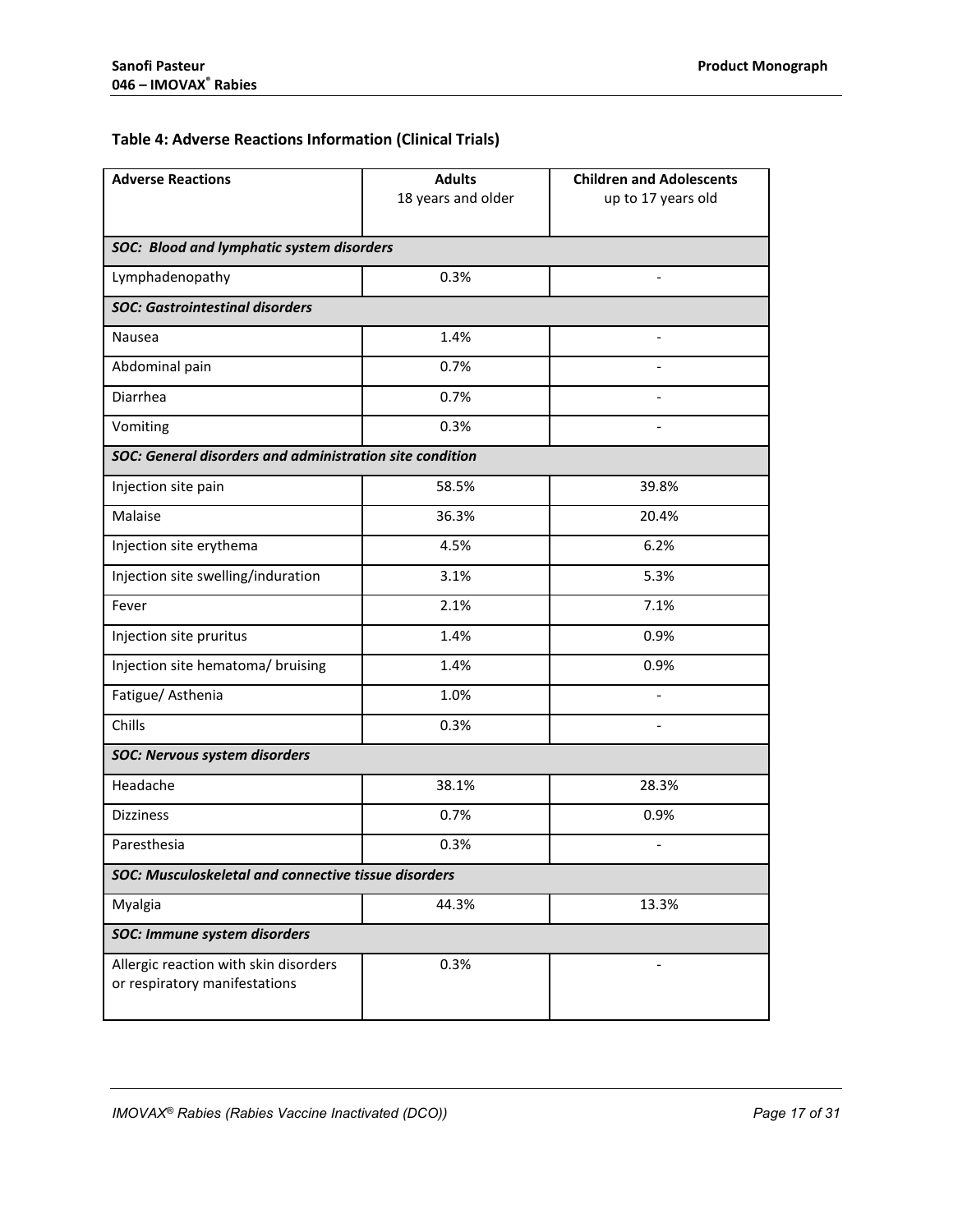For a comprehensive overview of vaccine safety, additional relevant adverse reactions from studies not eligible for pooled safety analysis have been included. Their frequency is estimated based on total number of subjects from clinical development (N= 1674 subjects, including at least 612 children and adolescents).

| Subjects experiencing at least one:                  | <b>Adults</b><br>18 years and older | <b>Children and Adolescents</b><br>2 through 17 years old |  |  |  |
|------------------------------------------------------|-------------------------------------|-----------------------------------------------------------|--|--|--|
|                                                      |                                     |                                                           |  |  |  |
| <b>Adverse Reactions</b>                             | Frequency                           | Frequency                                                 |  |  |  |
| SOC: Musculoskeletal and connective tissue disorders |                                     |                                                           |  |  |  |
| Arthralgia                                           | $\geq$ 0.1 and <1 %                 | $\geq$ 0.1 and <1 %                                       |  |  |  |
| SOC: Immune system disorders                         |                                     |                                                           |  |  |  |
| Angioedema                                           | $\geq$ 0.01 and <0.1 %              | -                                                         |  |  |  |

## <span id="page-17-0"></span>**8.5 Post-Market Adverse Reactions**

Based on spontaneous reporting, the following additional adverse events have been reported during the commercial use of IMOVAX® Rabies. These events have been very rarely reported, however, as exact incidence rate cannot be precisely calculated, their frequency is qualified as "Not known".

- Immune system disorders
	- **Anaphylactic reactions**
	- **Serum sickness type reactions**

These reactions might be associated with the presence of betapropiolactone-altered human albumin in the Human Diploid Cell Rabies vaccine (HDCV).

- Nervous system disorders
	- **Neuropathy**
	- **Convulsion, encephalitis**

Two cases of neurologic illness resembling Guillain-Barré syndrome, a transient neuroparalytic illness, that resolved without sequelae in 12 weeks and a focal subacute central nervous system disorder temporally associated with Human Diploid Cell Rabies vaccine (HDCV), have been reported.

## <span id="page-17-1"></span>**9 DRUG INTERACTIONS**

## <span id="page-17-2"></span>**9.2 Drug Interactions Overview**

Immunosuppressive treatments, including long-term systemic corticosteroid therapy, may interfere with antibody production and cause the failure of the vaccination. It is therefore advisable to perform a serological test (RVNA level using an RFFIT) 2 to 4 weeks after the last injection. (See Immune under WARNINGS A[ND PRECAUTIONS](#page-12-0)).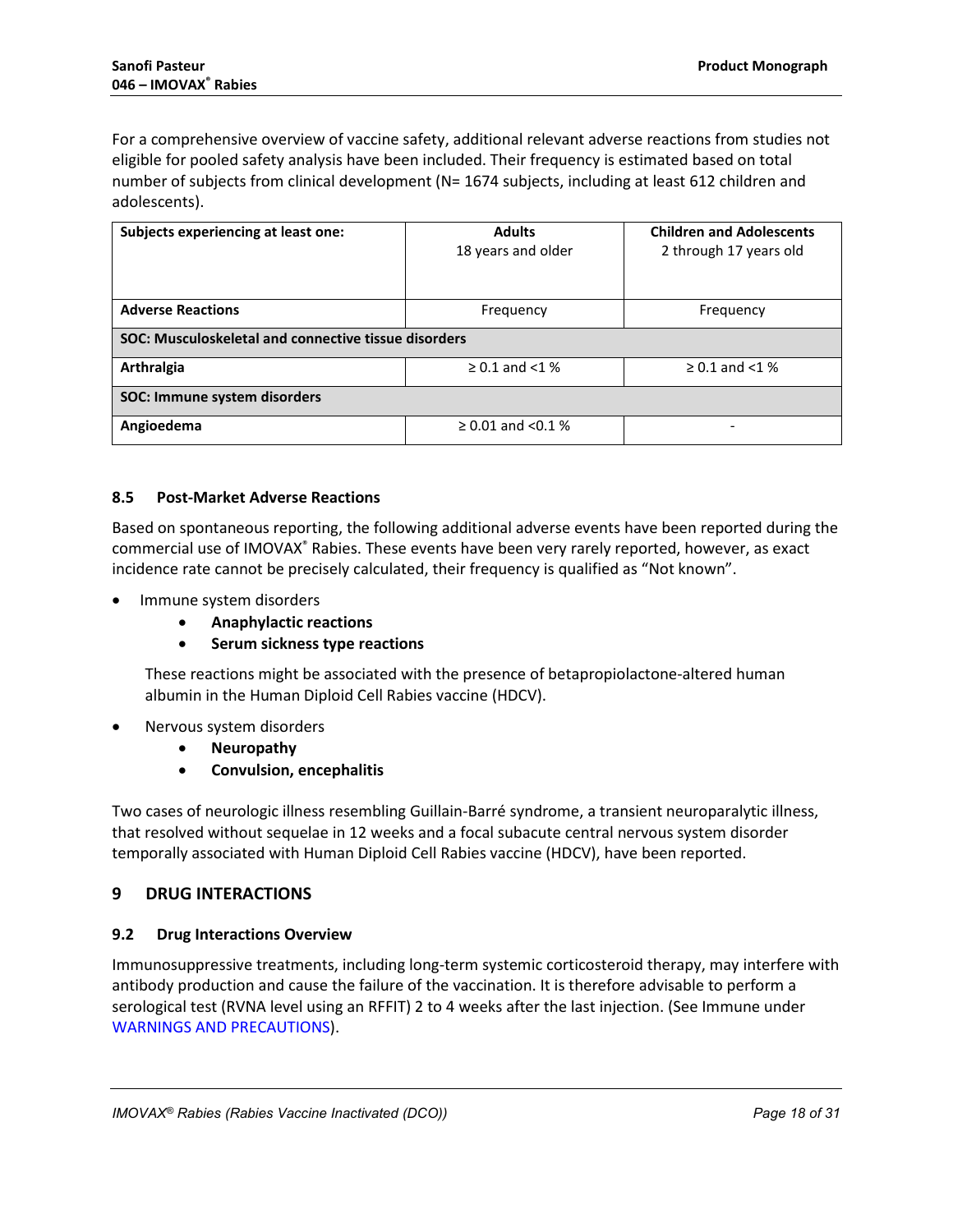No clinical data are available regarding the concurrent administration of IMOVAX® Rabies with other vaccines.

Separate injection sites and separate syringes must be used in case of concomitant administration with any other medicinal product, including rabies immunoglobulins.

As rabies immunoglobulin interferes with development of immune response to the vaccine, the recommendation of administration of rabies immunoglobulin must be strictly followed.

## <span id="page-18-0"></span>**9.7 Drug-Laboratory Test Interactions**

Interference of IMOVAX® Rabies with laboratory and/or diagnostic tests has not been studied.

## <span id="page-18-1"></span>**10 CLINICAL PHARMACOLOGY**

## <span id="page-18-2"></span>**10.1 Mechanism of Action**

Human Diploid Cell Rabies Vaccine (HDCV) together with RIG and local treatment are highly effective in preventing rabies in exposed individuals. No post-exposure HDCV failures have occurred in Canada or the United States. The most important immune response to rabies vaccines is antibodies to the G protein of the viral envelope. Pre-exposure vaccination with potent rabies vaccines leads to the development of virus-neutralizing antibodies (VNAs). Vaccination also induces production of cytotoxic T cells, which have been shown to protect vaccinated mice in the absence of neutralizing antibodies.

Protection after vaccination is provided by the induction of rabies neutralizing antibodies. The vaccine also induces memory B-cells that appear to persist for the life span of an individual, as they can be recalled 10 years or more later.

## <span id="page-18-3"></span>**10.2 Pharmacodynamics**

Clinical studies were conducted to assess the immunogenicity of the vaccine in both pre-exposure and post-exposure situations. A serum antibody titre ≥ 0.5 IU/mL, considered by WHO to confer protection, was used as a proof of protective antibody level.

## Pre-Exposure Prophylaxis

The pre-exposure schedule (3 doses on days 0, 7 and 21 by intramuscular route) has been assessed in several clinical studies in both adults and children. After the primary series, almost all vaccinees reached a serum antibody titre ≥ 0.5 IU/mL (se[e CLINICAL](#page-21-0) TRIALS).

## Post-Exposure Prophylaxis

The post-exposure schedule (5 doses on days 0, 3, 7, 14 and 28 by intramuscular route and immunoglobulin as appropriate) has been assessed in several clinical trials in both adults and children. Almost all vaccines reached a serum antibody titre  $\geq$  0.5 IU/mL at day 14 and all of them reached serum antibody titre ≥ 0.5 IU/mL at day 42 (see [CLINICAL](#page-21-0) TRIALS).

## <span id="page-18-4"></span>**10.3 Pharmacokinetics**

No pharmacokinetic studies have been performed.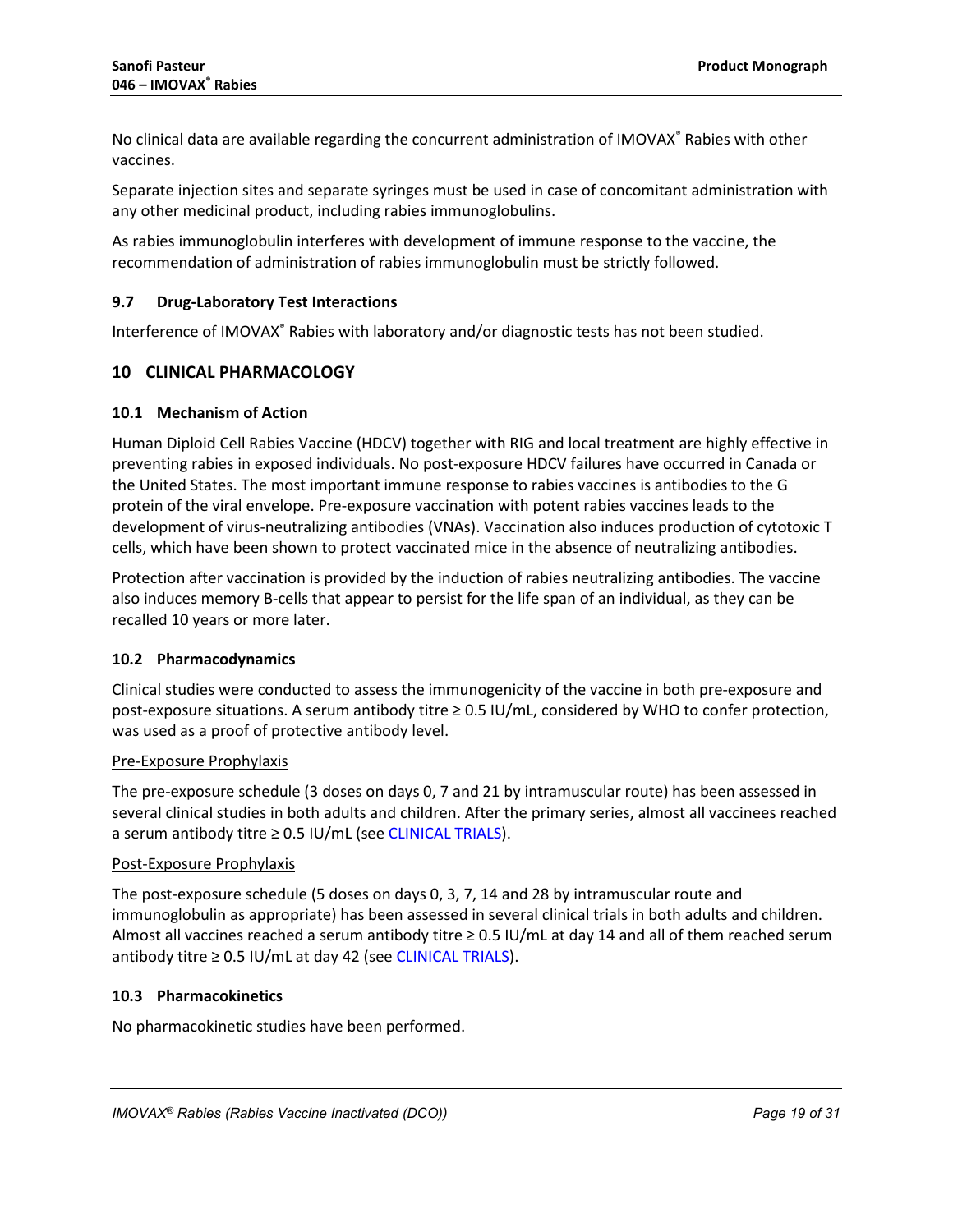## <span id="page-19-0"></span>**11 STORAGE, STABILITY AND DISPOSAL**

Store at 2° to 8°C (35° to 46°F).

Do not freeze. Product which has been exposed to freezing should not be used.

## <span id="page-19-1"></span>**12 SPECIAL HANDLING INSTRUCTIONS**

## **The vaccine should be used immediately after reconstitution. If the vaccine is not administered promptly, discard contents.**

Do not use the vaccine after the expiration date.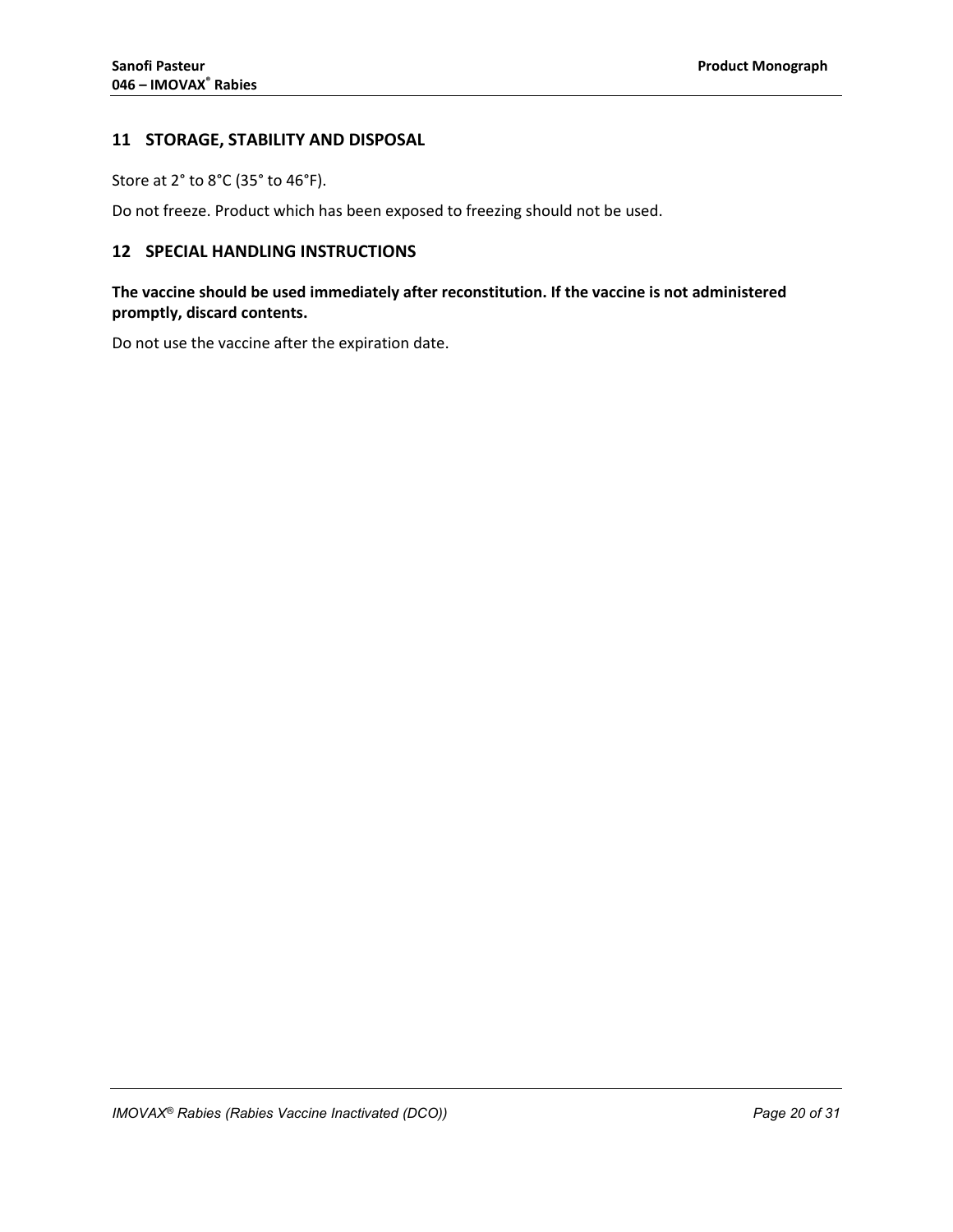## **PART II: SCIENTIFIC INFORMATION**

## <span id="page-20-0"></span>**13 PHARMACEUTICAL INFORMATION**

#### **Drug Substance**

Proper name: Human Diploid Cell Rabies Vaccine

| Component                                               | Quantity<br>(per 1.0 mL dose) |
|---------------------------------------------------------|-------------------------------|
| Rabies virus (WISTAR Rabies PM/WI 38 1503-3M<br>Strain) | $\geq$ 2.5 IU                 |
| Human albumin                                           | $<$ 100 mg                    |
| Neomycin                                                | $<$ 150 mcg                   |
| Phenol red                                              | 20 mcg                        |
| <b>Diluent</b>                                          |                               |
| Sterile water for injection                             |                               |

IU = International Unit

## **Product Characteristics:**

IMOVAX® Rabies [Rabies Vaccine Inactivated (DCO)] produced by Sanofi Pasteur SA is a sterile, stable, freeze-dried suspension of rabies virus prepared from the Pitman Moore strain (PM/WI38 1503-3M) obtained from the Wistar Institute, Philadelphia, PA. The virus is harvested from infected MRC-5 human diploid cells, concentrated by ultrafiltration and is inactivated by beta-propiolactone. The vaccine contains no preservative.

The potency of one dose (1.0 mL) IMOVAX® Rabies is  $\geq$ 2.5 IU of rabies antigen (potency measured by the NIH test in mice).

One dose of reconstituted vaccine contains less than 100 mg human albumin, less than 150 mcg neomycin sulphate and 20 mcg of phenol red indicator. The 1 mL syringe of diluent provided (Sterile Water for Injection) is used for reconstitution of product supplied in a one-dose vial. IMOVAX® Rabies is a freeze-dried pinkish beige to orangey yellow coloured vaccine. The diluent is a clear, colourless liquid. After reconstitution the vaccine is clear or slightly opalescent red to purplish red suspension.

Human diploid cell rabies vaccine (HDCV) together with Rabies Immunoglobulin (RIG) and local treatment are highly effective in preventing rabies in exposed individuals. No post-exposure HDCV failures have occurred in Canada or the United States. The most important immune response to rabies vaccine is antibodies to the G protein of the viral envelope. Pre-exposure vaccination with rabies vaccine leads to the development of virus-neutralizing antibodies (VNAs). Vaccination also induces production of cytotoxic T cells, which have been shown to protect vaccinated mice in the absence of neutralizing antibodies.

The exact mechanism of protection of humans through post-exposure vaccination is still unknown, although it is certain that VNAs play a major role in this system. Pre-exposure prophylaxis is administered for several reasons. First, although pre-exposure vaccination does not eliminate the need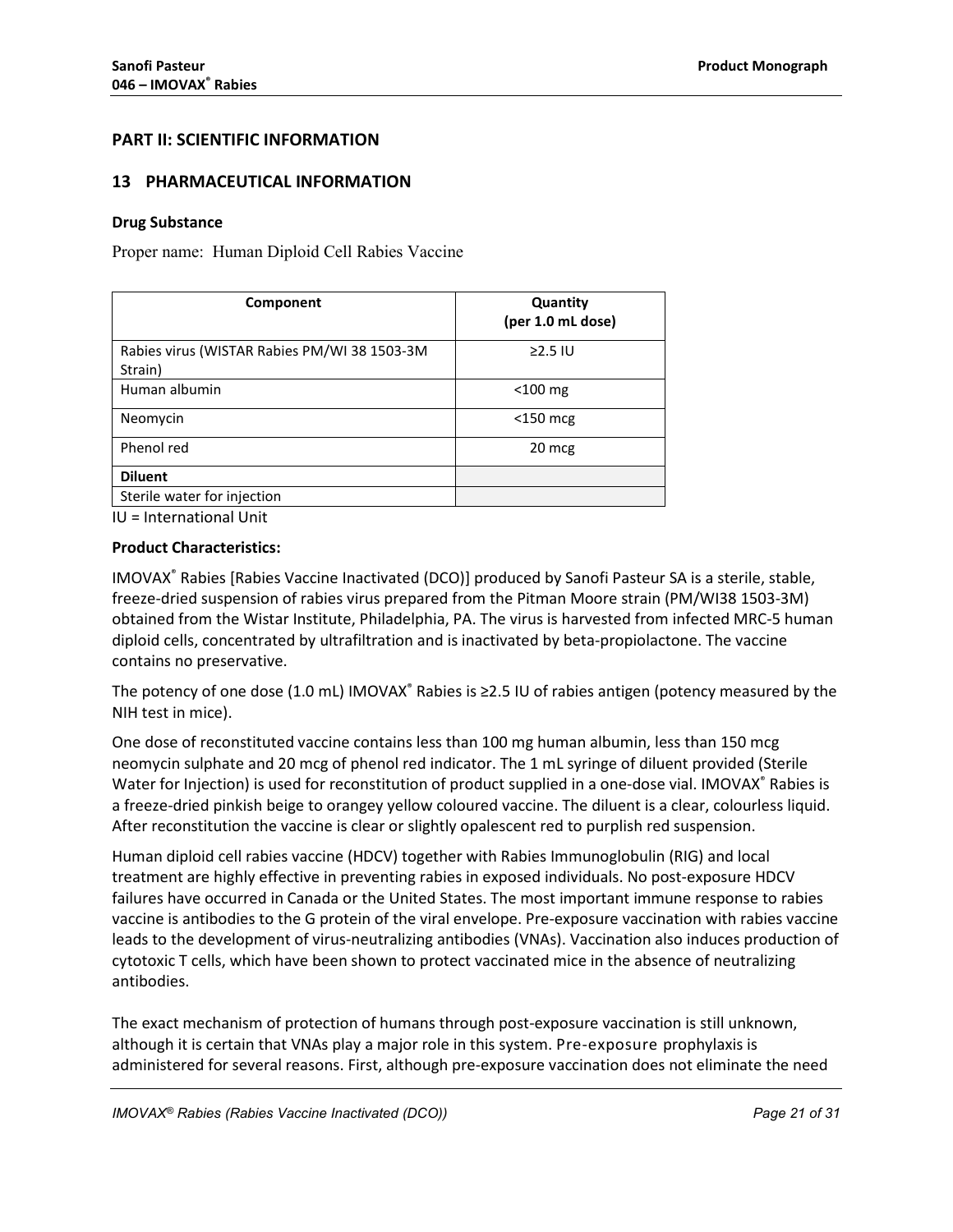for additional therapy after a rabies exposure, it simplifies therapy by eliminating the need for RIG and decreasing the number of doses of vaccine needed -- a point of particular importance for persons at high-risk for being exposed to rabies in areas where immunizing products might not be available or where they might be at high-risk for adverse reactions. Second, pre-exposure prophylaxis might protect persons whose post-exposure therapy is delayed. Finally, it might provide protection to persons at risk for inapparent exposures to rabies.

Rabies is a vaccine-preventable neurotropic viral disease. In humans there are two clinical presentations, furious (agitated) and paralytic (dumb) rabies. The former is more common and associated with the classical presentation that includes hydrophobia and/or aerophobia. Most patients die within a few days of the onset of symptoms. Paralytic rabies is less distinctive with a more protracted clinical course, associated with local paraesthesia and progressive flaccid paralysis. Regardless of the clinical presentation, once manifest, rabies is almost invariably fatal.

Rabies is transmitted when the virus is inoculated into tissues. This occurs most commonly through bites, although when rabies virus from saliva or infected tissue contaminates cuts or wounds, transmission is possible. Rarely, transmission has been recorded when virus was inhaled, or infected corneal grafts or other organs were transplanted into patients. Thus, two broad categories of exposure are recognized as warranting post-exposure prophylaxis, bite and non-bite (See Dosing [Considerations](#page-3-5)).

After infection, the usual incubation period is 20 to 60 days, although it may vary from several days to years. The rabies virus can infect any mammal. In North America, it occurs mainly in certain wild terrestrial carnivore species and is spread by them to domestic livestock and pets. Over the past few years, the number of animal rabies cases in Canada has been steadily increasing. There remain regional differences in the prevalence of animal rabies across the country, and the specific species infected in each region vary over time. Over the past few years, the incidence of bat strain rabies across the country has increased, and of the last six human rabies cases in Canada, five followed exposure to bats.

World Health Organization (WHO) reports indicate that more deaths occur worldwide from rabies than from other common infections including: dengue fever, polio, meningococcal meningitis or Japanese encephalitis.

## <span id="page-21-0"></span>**14 CLINICAL TRIALS**

The definition of a minimally accepted antibody titre varies among laboratories and is influenced by the type of test conducted. The World Health Organization (WHO) currently considers a minimal acceptable antibody titre to be 0.5 IU/mL. The Canadian national rabies reference laboratory considers an acceptable antibody response to be a titre of ≥0.5 IU/mL by the rapid fluorescent-focus inhibition test (RFFIT).

## **Pre-Exposure Immunization**

High titre antibody responses to the IMOVAX® Rabies [Rabies Vaccine Inactivated (DCO)] made in human diploid cells have been demonstrated in trials conducted in England, Germany, France and Belgium. Seroconversion was often obtained with only one dose. With two doses one month apart, 100% of the recipients developed specific antibody and the geometric mean titre of the group was approximately 10 (IU).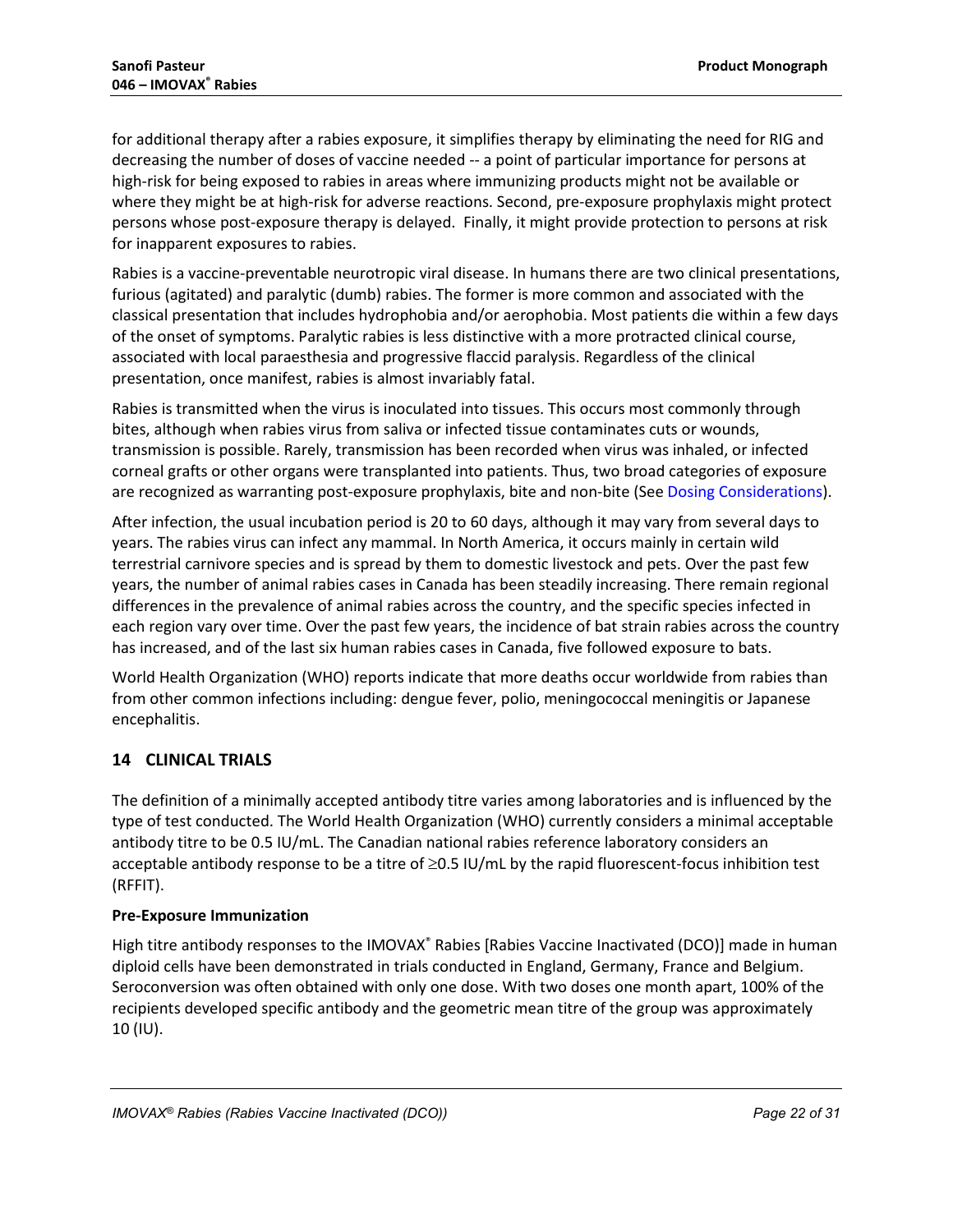The 3 dose pre-exposure schedule administered by the intramuscular route has been evaluated in several clinical studies. After the 3 dose primary series, almost all vaccinees reached the serum antibody titre >0.5 IU/mL.

## <span id="page-22-0"></span>**14.1 Trial Design and Study Demographics**

## **Table 5: Summary of Patient Demographics for Clinical Trials in Pre-exposure**

| Study #    | <b>Trial design</b> | Dosage, route of administration<br>and duration | Study<br>subjects<br>(number) | Mean age<br>(Range) |
|------------|---------------------|-------------------------------------------------|-------------------------------|---------------------|
| (Study #1) | Randomized open     | 1.0 mL I.M. days 0, 7, 28, (365)                | 32                            | adult               |
| (Study #2) | Randomized open     | 1.0 mL I.M. days 0, 7, 28                       | 19                            | adult               |

## **Table 6: Summary of Patient Demographics for Clinical Trials in Post-exposure or Simulated Postexposure**

| Study #  | <b>Trial design</b>                                                              | Dosage, route of<br>administration and<br>duration                         | <b>Study subjects</b><br>(n=number) | Mean age<br>(Range)     | Gender<br>M: F     |
|----------|----------------------------------------------------------------------------------|----------------------------------------------------------------------------|-------------------------------------|-------------------------|--------------------|
| Study #5 | $Open - post-$<br>exposure                                                       | 1.0 mL SC on days 0, 3,<br>7, 14, 30 and 90 with<br>antiserum on day 0     | 45 (44<br>received<br>antiserum)    | $(3 - 90)$<br>years)    |                    |
| Study #3 | Randomized,<br>modified<br>double-blind,<br>controlled<br>sham post-<br>exposure | 1.0 mL I.M. on days 0, 3,<br>7, 14, 28; concomitant<br>$HRIG^*$            | 124                                 | 26.5<br>$(20.3 - 57.1)$ | 1:1.6<br>(61.2% F) |
| Study #4 | Randomized,<br>double-blind,<br>controlled<br>sham post-<br>exposure             | 1.0 mL I.M. on days 0, 3,<br>7, 14, 28; concomitant<br>HRIG <sup>*</sup>   | 16                                  | 22.6<br>$(18-28)$       | 1:3                |
|          |                                                                                  | 1.0 mL I.M. on days 0, 3,<br>7, 14, 28; concomitant<br>HTHRIG <sup>+</sup> | 16                                  | 21.7<br>$(18-28)$       | 1:7                |

\* Human Rabies Immune Globulin

┼ Heat treated Human Rabies Immune Globulin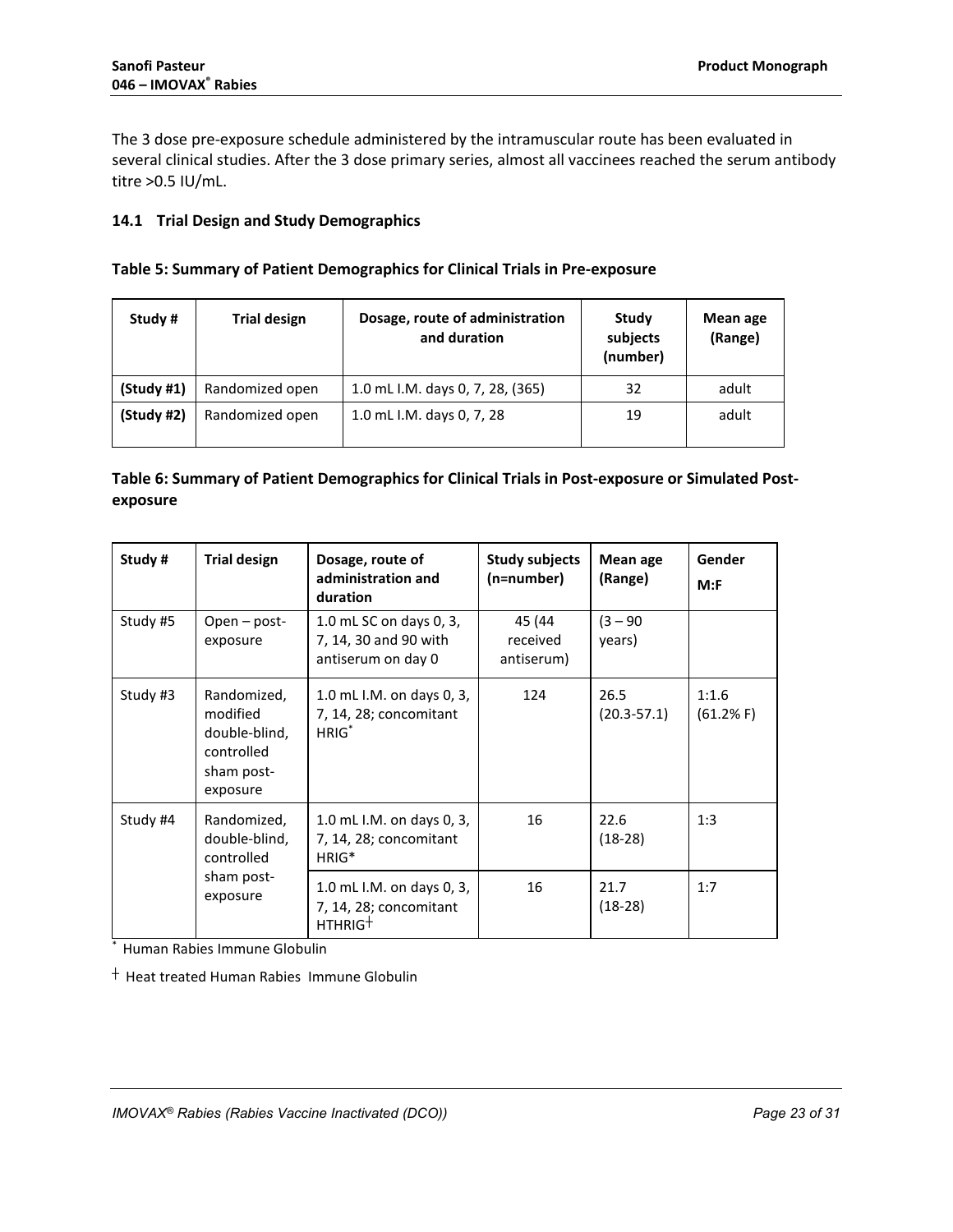## <span id="page-23-0"></span>**14.2 Study Results**

## **Pre-exposure Study Results**

In a clinical trial conducted in France (Study #1), thirty-two persons at occupational risk for rabies received IMOVAX® Rabies on Days 0, 7 and 28 and a booster one year later. A ten-year follow-up in 17 patients who received the 3-injection protocol followed by a booster dose at 1 year has shown the maintenance of seroconversion up to 5 years in 96.2%.

Serology was done annually and individuals who tested negative received a booster dose of vaccine.

| <b>Primary Endpoints</b> | <b>Number of Subjects</b> | % Seroconversion (95% CI) | GMT (95% CI) IU/mL      |  |  |
|--------------------------|---------------------------|---------------------------|-------------------------|--|--|
| Day 42                   | 32                        | 100                       | $(26.7 - 42.3)$<br>33.6 |  |  |
| Day 365 (pre-booster)    | 31                        | 100                       | $(2.2 - 3.8)$<br>2.9    |  |  |
| Day 379                  | 30                        | 100                       | $(41.4 - 70.6)$<br>54.1 |  |  |
| Year 1                   |                           | 100                       | $(9.6 - 20.0)$<br>13.9  |  |  |
| Year 2                   |                           | 100                       | 9.5<br>$(6.2 - 14.5)$   |  |  |
| Year 3                   |                           | 96.2<br>$(88.8 - 100)$    | $(9.9 - 22.6)$<br>15.0  |  |  |
| Year 5                   | 19                        | 96.2<br>$(88.8 - 100)$    | $(7.4-17.2)$<br>11.3    |  |  |

**Table 7: Rabies Titres Following Pre-Exposure Series, (Study #1)** 

In a clinical trial conducted in the US (Study #2), adults at occupational risk of rabies were randomized to receive one of 4 regimens of rabies vaccine. One group of 19 received IMOVAX® Rabies, 1.0 mL I.M. on days 0, 7 and 28.

|  | Table 8: Rabies Titres Following Pre-Exposure Series (Study #2) |  |  |  |  |
|--|-----------------------------------------------------------------|--|--|--|--|
|--|-----------------------------------------------------------------|--|--|--|--|

| <b>Primary Endpoints</b> | GMT (range) IU/mL  |  |  |  |
|--------------------------|--------------------|--|--|--|
| Day 49                   | 12.87 (2.75-54.95) |  |  |  |
| Day 90                   | 5.09 (1.84-12.39)  |  |  |  |

## **Post-exposure Study Results**

Post-exposure efficacy of IMOVAX® Rabies was successfully proven during clinical experience in Iran. Forty-five persons age 3 to 90 years who had been severely bitten by rabid dogs or wolves received 1.0 mL of IMOVAX® Rabies on each of days 0, 3, 7, 14, 30 and 90 and heterologous rabies antiserum (40 IU/kg) on day 0 (44 persons). Post-exposure prophylaxis was begun within hours of or up to 14 days after the bites. All individuals were fully protected against rabies and all developed rabies antibodies. All persons, with the exception of a 90 year-old who died from unrelated causes, were healthy one year later. No rabies developed in the 27 persons with whom contact was maintained for four years after rabies exposure.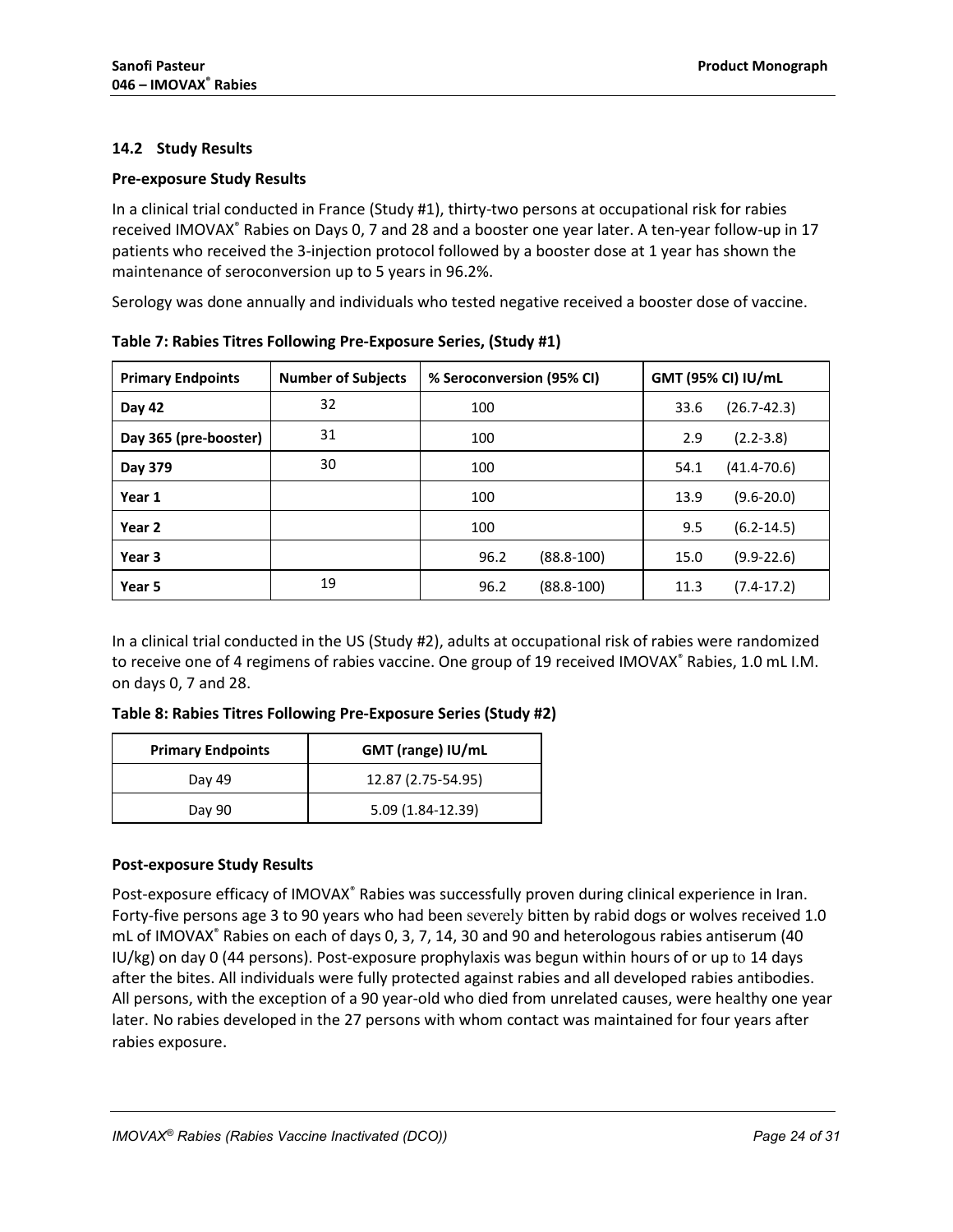| <b>Primary Endpoints</b>          | Day 0 | Day 3 | Day 7   | <b>Day 14</b> | Day 30 | Day 90 | <b>Dav 100</b> |
|-----------------------------------|-------|-------|---------|---------------|--------|--------|----------------|
| Mean antibody titres (IU/mL) N=45 |       | 0.74  | $1.1\,$ | 10.7          | 48.9   | 46.3   | 320.7          |

## **Table 9: Rabies titres following post-exposure series (Study #5)**

In a RAC09295 study (randomized, modified double blind multicenter study) simulating the post exposure regimen, 124 subjects received 5 doses of IMOVAX® Rabies given intramuscularly on days 0, 3, 7, 14 and 28 and human rabies immunoglobulin on day 0. All vaccinees reached a serum antibody titre  $\geq$  0.5 IU/mL at the third injection between day 7 and day 14. One year later, the protection was maintained in more than 98% of subjects.

|                          | Immunogenicity            |                      |                   |                         |                 |  |  |
|--------------------------|---------------------------|----------------------|-------------------|-------------------------|-----------------|--|--|
| Days after<br>first dose | <b>Number of subjects</b> | GMT (IU/mL) (95% CI) |                   | <b>Seroconversion %</b> | (95% CI)        |  |  |
| 0                        | 124                       | 0.025                | $(0.025 - 0.025)$ | 0                       | $(0-2.9)$       |  |  |
| $\overline{7}$           | 124                       | 0.18                 | $(0.16 - 0.19)$   | 4.03                    | $(1.3-9.2)$     |  |  |
| 14                       | 124                       | 10.3                 | $(8.8-12.1)$      | 100                     | $(97.1 - 100)$  |  |  |
| 28                       | 124                       | 20.5                 | $(17.8 - 23.7)$   | 100                     | $(97.1 - 100)$  |  |  |
| 42                       | 124                       | 29.4                 | $(25.8 - 33.5)$   | 100                     | $(97.1 - 100)$  |  |  |
| 90                       | 121                       | 15.4                 | $(13.1 - 18.1)$   | 100                     | $(97.0 - 100)$  |  |  |
| 180                      | 119                       | 7.2                  | $(6.1 - 8.6)$     | 99.2                    | $(95.2 - 100)$  |  |  |
| 365                      | 116                       | 3.7                  | $(3.1 - 4.5)$     | 98.3                    | $(93.9 - 99.8)$ |  |  |

## **Table 10: Rabies Titres Following Sham Post-Exposure Series (Study #3)**

In a clinical trial (Study #4) conducted to evaluate a new rabies immunoglobulin, 64 healthy adults received either human rabies immunoglobulin or human rabies immunoglobulin and IMOVAX® Rabies to simulate the post-exposure setting. In the vaccine groups, the antibody titres rose markedly from day 7 and reached a maximum value at day 14. All subjects who received RIG and vaccine maintained a protective level through day 42. No significant difference in immunogenicity results between the two groups receiving vaccine was observed.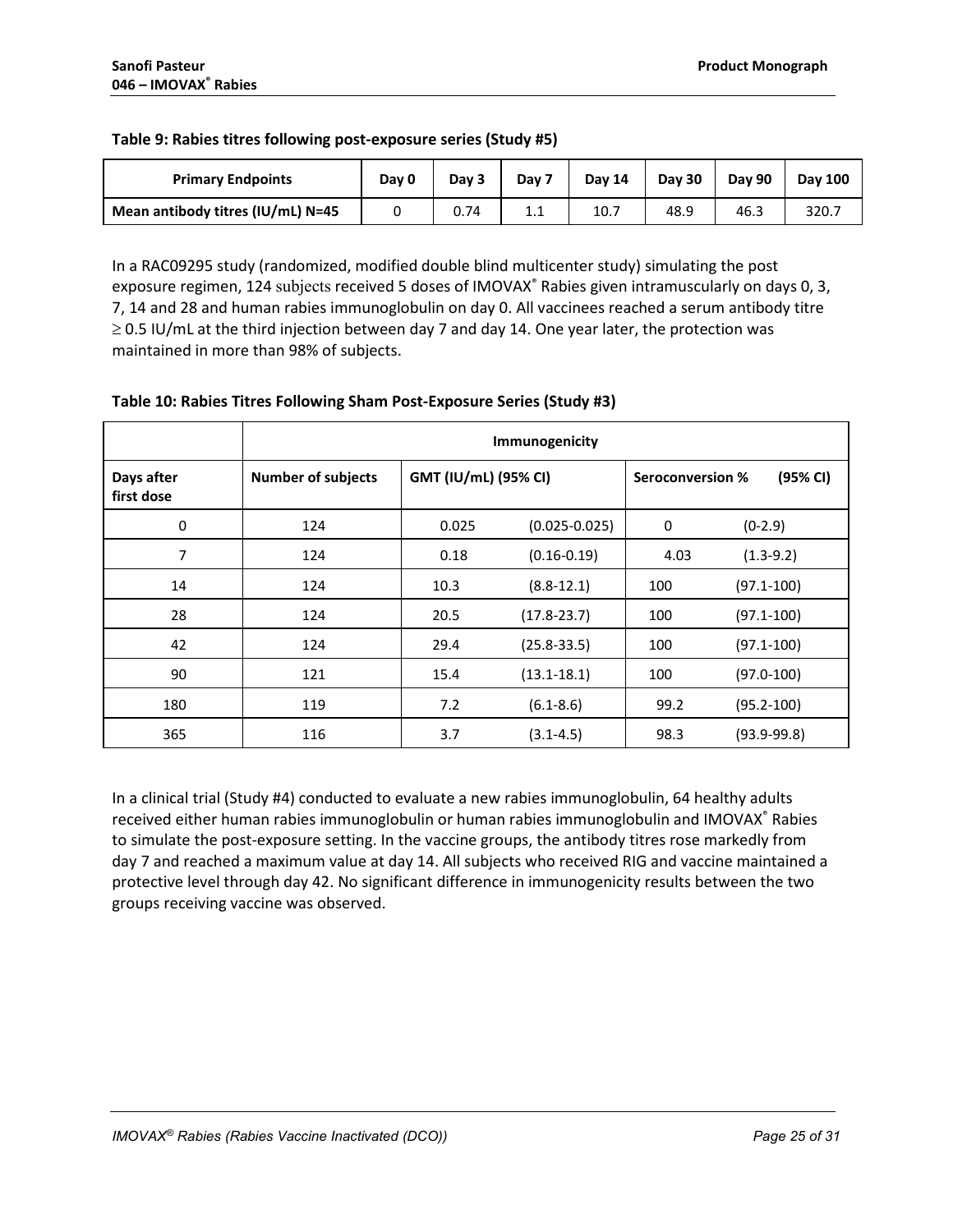| <b>Primary Endpoints</b>    | Number and % of subjects with protective antibody levels |                                                     |            |                                      |      |            |  |
|-----------------------------|----------------------------------------------------------|-----------------------------------------------------|------------|--------------------------------------|------|------------|--|
|                             |                                                          | <b>IMOVAX<sup>®</sup> Rabies + HRIG<sup>*</sup></b> |            | IMOVAX® Rabies + HTHRIG <sup>+</sup> |      |            |  |
|                             | n                                                        | %                                                   | 95% CI     | n                                    | %    | 95% CI     |  |
| Day 0 (before immunization) | 0                                                        | 0                                                   | $0 - 22$   | 0                                    | 0    | $0 - 22$   |  |
| Day 3                       | 1                                                        | 6.7                                                 | $0.2 - 32$ | 0                                    | 0    | $0 - 22$   |  |
| Day 7                       | 3                                                        | 20                                                  | $4.3 - 48$ | 2                                    | 13.3 | $1.7 - 41$ |  |
| Day 14                      | 15                                                       | 100                                                 | 78-100     | 15                                   | 100  | 78-100     |  |
| <b>Day 28</b>               | 15                                                       | 100                                                 | 78-100     | 15                                   | 100  | 78-100     |  |
| Day 35                      | 15                                                       | 100                                                 | 78-100     | 15                                   | 100  | 78-100     |  |
| Day 42                      | 15                                                       | 100                                                 | 78-100     | 15                                   | 100  | 78-100     |  |

## **Table 11: Rabies Titres Following Sham Post-Exposure Series**

\* Human Rabies Immune Globulin

 $+$  Heat Treated Human Rabies Immune Globulin

## **Pediatrics**

The pre-exposure schedule (3 doses on days 0, 7 and 28 by intramuscular route) has been assessed in 112 subjects from 2 to 17 years of age included in VRV06 study, and in 194 subjects from 5 to 13 years of age included in RAC03396 study. After the primary series, all vaccinees reached a serum antibody titre  $\geq 0.5$  IU/mL at D42.

A post-exposure experience in children from Thailand used IMOVAX® Rabies in 50 children aged below 13 years, 27 children were below 6 years of age with the youngest 12 months of age. There were no treatment failures.

No efficacy studies were conducted. Results of immunogenicity studies are described in this section.

## <span id="page-25-0"></span>**15 MICROBIOLOGY**

No microbiological information is required for this drug product.

## <span id="page-25-1"></span>**16 NON-CLINICAL TOXICOLOGY**

Data in animals, including single dose and repeated dose studies revealed no unexpected findings and no target organ toxicity.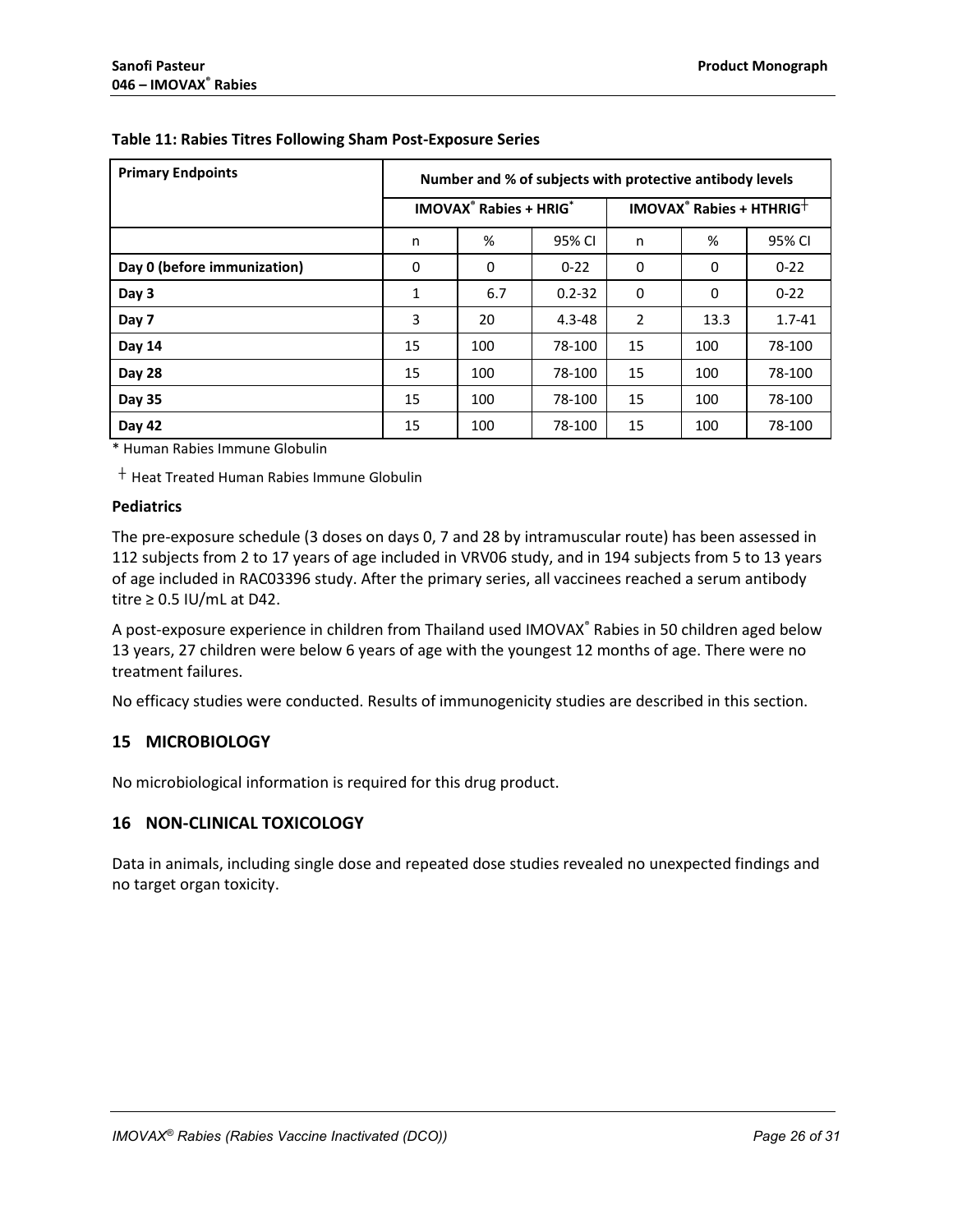## <span id="page-26-0"></span>**PATIENT MEDICATION INFORMATION**

## **READ THIS FOR SAFE AND EFFECTIVE USE OF YOUR MEDICINE**

## **IMOVAX® Rabies**

## **Rabies Vaccine Inactivated (DCO)**

Read this carefully before you or your child start taking IMOVAX® Rabies. This leaflet is a summary and will not tell you everything about this vaccine. Talk to your healthcare professional about your medical condition and treatment and ask if there is any new information about taking IMOVAX<sup>®</sup> Rabies.

## **What is IMOVAX® Rabies used for?**

• IMOVAX<sup>®</sup> Rabies is a vaccine used to prevent rabies. IMOVAX<sup>®</sup> Rabies is given to persons at high risk of exposure to rabies as a result of their employment, travel, hobbies, etc. It can also prevent the disease if it is given to a person after they have been exposed to rabies following an animal bite or other similar incident. This vaccine may be given to adults and children of any age.

## • **Vaccination After an Exposure:**

Anyone who has been bitten, scratched or licked on an open wound or sore by an animal suspected of having rabies should get this vaccine. In all cases, proper wound care (thorough flushing and washing of the wound with soap or detergent and water and/or virucidal agents) must be performed as soon as possible after exposure. It must be performed before administration of rabies vaccine or rabies immunoglobulin where they are indicated. The rabies vaccine administration must be carried out by appropriately trained medical staff and should be given as soon as possible to everyone who has had contact with the animal.

In addition, tetanus prophylaxis and a course of antibiotics to prevent superinfections should be given as required.

## • **Preventive Vaccination (No Exposure):**

Rabies vaccine is indicated for pre-exposure prophylaxis of persons who are at high risk of contact with potentially rabid animals or the rabies virus. This includes, for example, certain laboratory workers, veterinarians, animal handlers potentially exposed to rabid animals, spelunkers (cave explorers), hunters and trappers in high-risk areas and international travellers including children, who are likely to come in contact with animals in parts of the world where rabies is common or those intending to live or work in such areas.

## **How does IMOVAX® Rabies work?**

IMOVAX® Rabies causes your body to produce its own protection against the rabies virus. When you get a series of rabies vaccine injections, your immune system produces antibodies against the virus in the vaccine. When you are in contact with the rabies virus, the antibodies will prevent rabies disease.

A series of shots is needed to protect you or your child against rabies.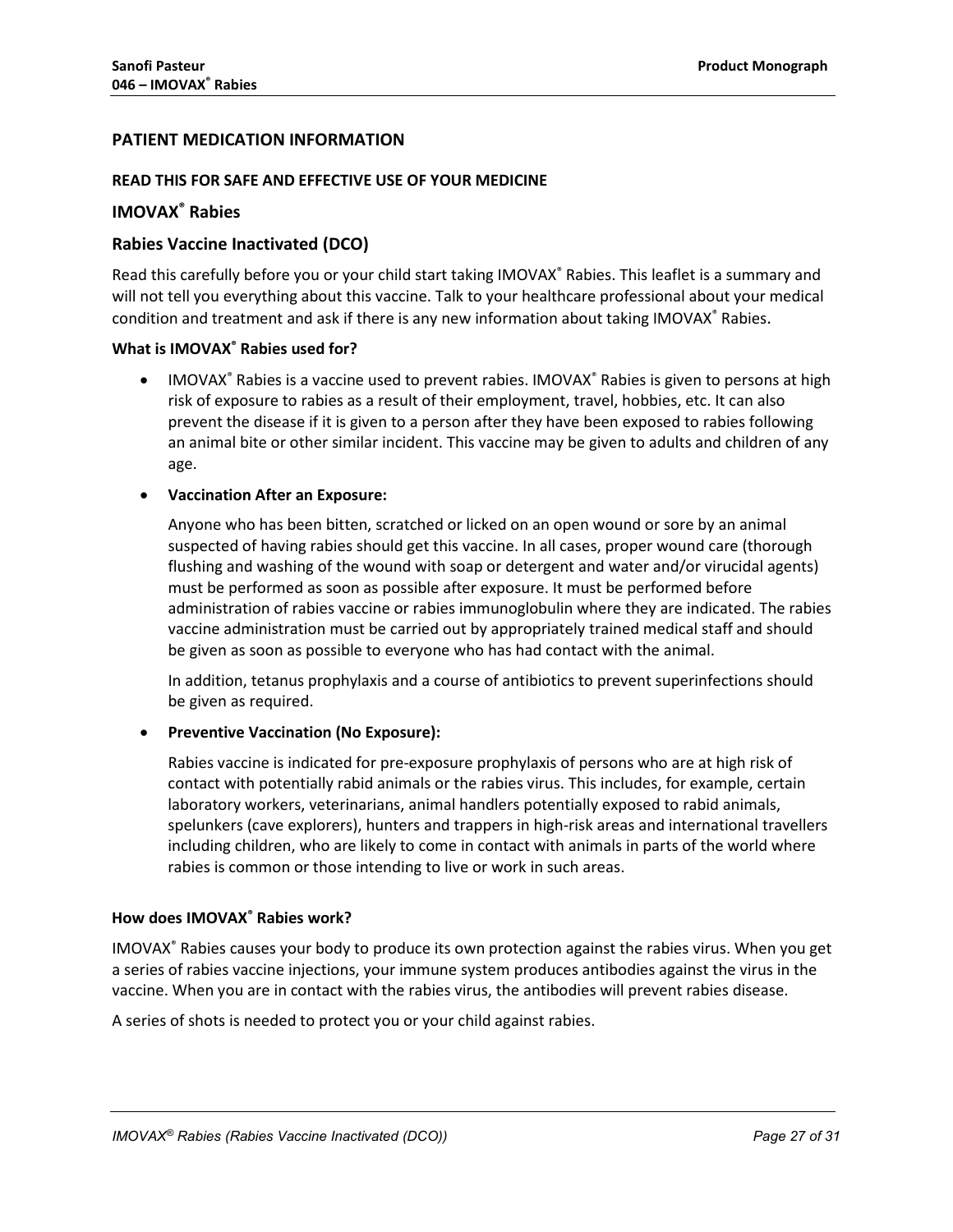## **What are the ingredients in IMOVAX® Rabies?**

Medicinal ingredients:Inactivated rabies virus (diploid cell origin)

Non-medicinal ingredients: human albumin, neomycin, phenol red indicator, sterile water

## **IMOVAX® Rabies comes in the following dosage forms:**

IMOVAX® Rabies is supplied as a freeze-dried powder in a vial with a disposable syringe containing 1 mL of diluent (sterile water for injection). After mixing the powder and diluent, IMOVAX® Rabies is a suspension with strength ≥2.5 IU/mL.

#### **Do not use IMOVAX® Rabies if:**

- You have a known severe allergy to any ingredient in IMOVAX® Rabies or its container.
- You have a high fever or serious illness. Delay the vaccination until you feel better.

#### **Everyone should get the vaccine if there is a risk of getting rabies following contact with an animal.**

**To help avoid side effects and ensure proper use, talk to your healthcare professional before you take Imovax® Rabies. Talk about any health conditions or problems you may have, including if you:**

- **Have any allergies to this vaccine or its ingredients or components of the container.**
- **Have a bleeding disorder or are taking blood thinning medications.** Tell the person giving you the injection about your condition. The injection must be done carefully to prevent excessive bleeding.
- **Have a weakened immune system because of HIV/AIDS, cancer, or another disease that affects the immune system; treatment with drugs that affect the immune system such as steroids; cancer treatment with drugs or radiation.** The vaccine may provide you with a lower level of protection than it does for people with healthy immune systems.
- **Are pregnant or breast-feeding.** It is important that you understand the risks and benefits of vaccination. Tell the person giving you the injection if you are pregnant or breast-feeding.

**If you have been exposed to rabies virus, you should get the vaccine regardless of any other illnesses you may have.**

**Tell your healthcare professional about all the medicines you take, including any drugs, vitamins, minerals, natural supplements or alternative medicines.**

## **The following may interact with IMOVAX® Rabies:**

• Any drugs or treatments which may weaken the immune system.

DO NOT mix IMOVAX® Rabies with other vaccines or medicinal products in the same syringe.

DO NOT give IMOVAX® Rabies at the same injection site as Rabies Immunoglobulin.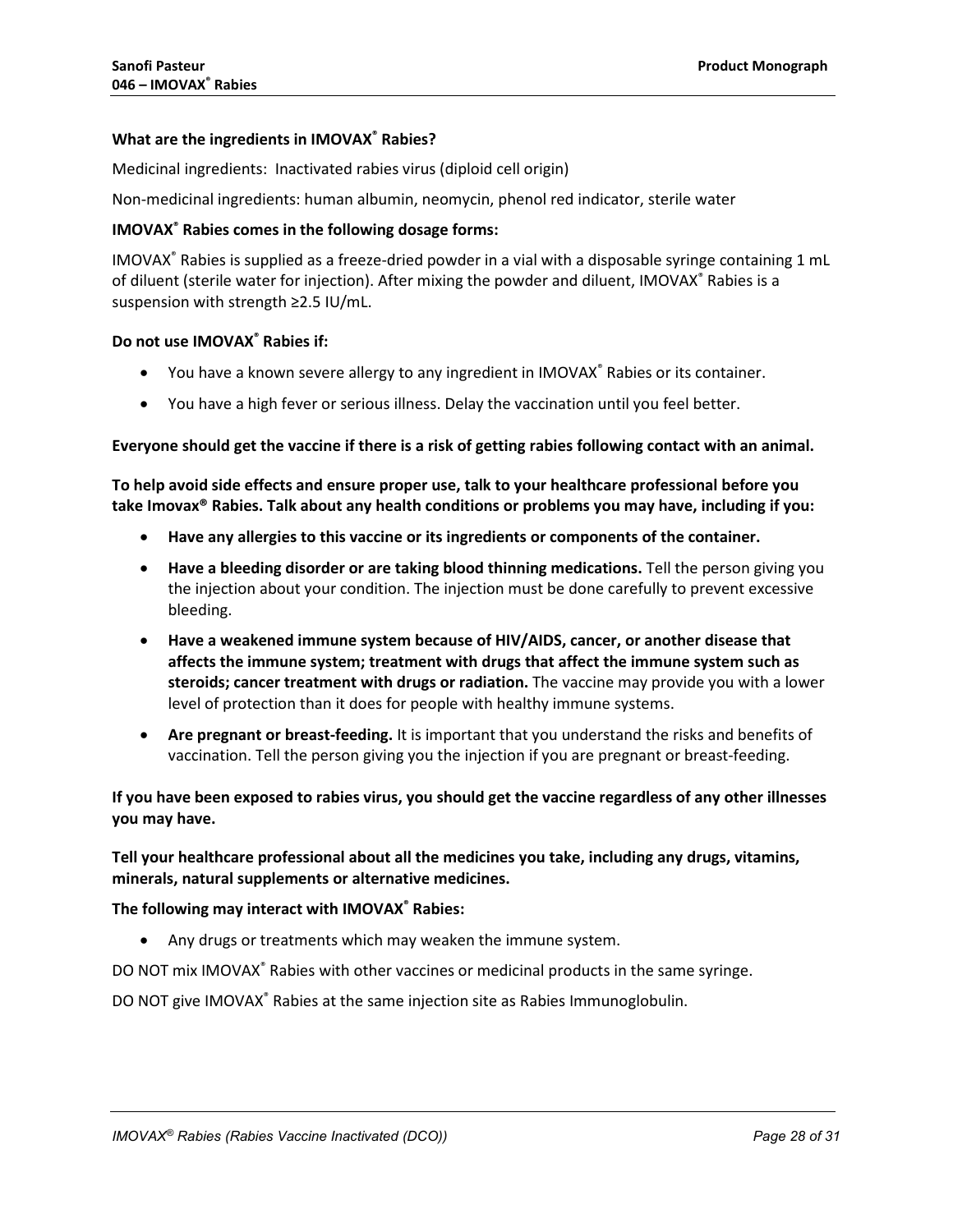## **How to take IMOVAX® Rabies:**

## **Usual dose:**

One dose of IMOVAX® Rabies is an injection of 1.0 mL.

## **Vaccination After an Exposure:**

A person who is exposed and has never been vaccinated against rabies should get 5 doses of rabies vaccine - one dose right away, and additional doses on the  $3^{rd}$ ,  $7^{th}$ ,  $14^{th}$ , and  $28^{th}$  days. He or she should also get injection(s) of Rabies Immunoglobulin at the same time as the first dose. This gives immediate protection.

A person who has been previously vaccinated should get 2 doses of rabies vaccine - one right away and another on the  $3<sup>rd</sup>$  day. Rabies Immunoglobulin is not needed.

## **Pre-exposure:**

The pre-exposure schedule for rabies vaccination is 3 doses, given at the following times:

Dose 1: As appropriate Dose 2: 7 days after Dose 1

Dose 3: 21 days after Dose 1

For laboratory workers, veterinarians and others who may be repeatedly exposed to rabies virus, periodic testing for immunity is recommended, and booster doses should be given as needed. Ask your doctor for details.

Rabies vaccine must be injected into the deltoid muscle (or into the thigh muscle in children under one year of age). There have been reports of vaccine failure (rabies) when the vaccine was injected into the buttocks.

## **Overdose:**

If you think you, or a person you are caring for, have taken too much Imovax® Rabies, contact a healthcare professional, hospital emergency department, or regional poison control centre immediately, even if there are no symptoms.

## **Missed Dose:**

It is very important to complete the series of rabies vaccinations on time. Cases of rabies have been reported when the approved vaccination schedule was not followed. If you miss a dose, contact your doctor to schedule a visit.

## **What are possible side effects from using IMOVAX® Rabies?**

These are not all the possible side effects you may have when taking IMOVAX® Rabies. If you experience any side effects not listed here, tell your healthcare professional.

A vaccine, like any medicine, may cause serious problems, such as severe allergic reactions. The risk of IMOVAX® Rabies causing serious harm is extremely small. The small risks associated with IMOVAX® Rabies are much less than the risks associated with getting rabies.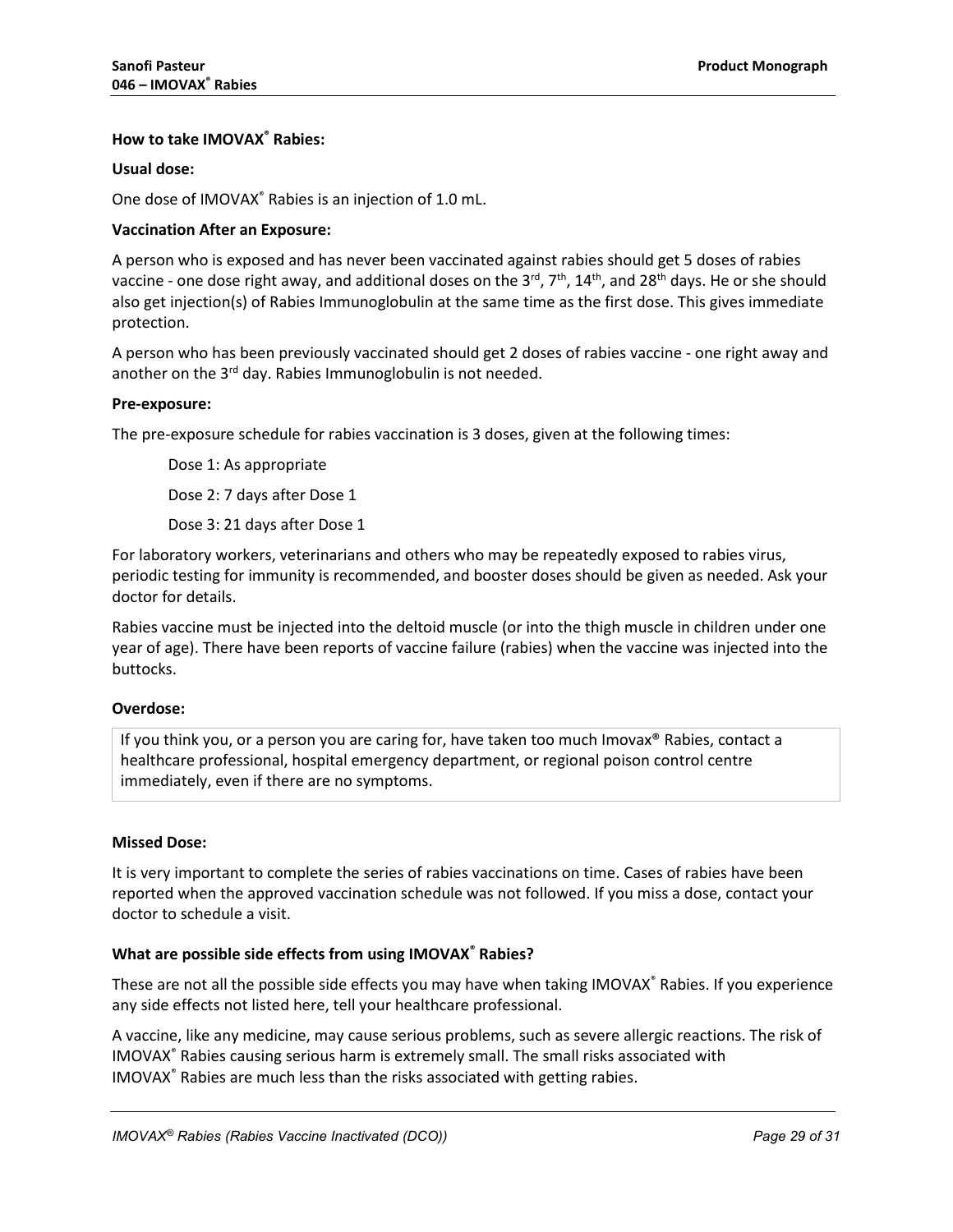Tell your doctor, nurse or pharmacist as soon as possible if you do not feel well after receiving IMOVAX® Rabies.

Rabies vaccine cannot cause rabies because it does not contain any live virus.

Some people who receive IMOVAX<sup>®</sup> Rabies may have side effects such as swollen lymph nodes, hives, rash, shortness of breath, wheezing, headache, dizziness, nausea, abdominal pain, vomiting, diarrhea, muscle aches, pain in joints, bodily discomfort, fever or chills. Some people who receive IMOVAX® Rabies may have pain, redness, swelling, bruising or itching at the site where the needle was given.

Nervous system disorders have been reported after rabies vaccine, but this happens so rarely that it is not known if they are related to the vaccine.

If you have a troublesome symptom or side effect that is not listed here or becomes bad enough to interfere with your daily activities, tell your healthcare professional.

## **Reporting Suspected Side Effects for Vaccines**

**For the general public:** Should you experience a side effect following immunization, please report it to your healthcare professional.

Should you require information related to the management of the side effect, please contact your healthcare professional. The Public Health Agency of Canada, Health Canada and Sanofi Pasteur cannot provide medical advice.

**For healthcare professionals:** If a patient experiences a side effect following immunization, please complete the Adverse Events Following Immunization (AEFI) Form appropriate for your province/territory (http://www.phac-aspc.gc.ca/im/aefi-essi-form-eng.php) and send it to your local Health Unit.

## **Storage:**

Store in a refrigerator at 2° to 8°C (35° to 46°F). DO NOT FREEZE. Discard product if it has been exposed to freezing.

Do not use vaccine after expiration date.

The vaccine must be used immediately after mixing.

Keep out of reach and sight of children.